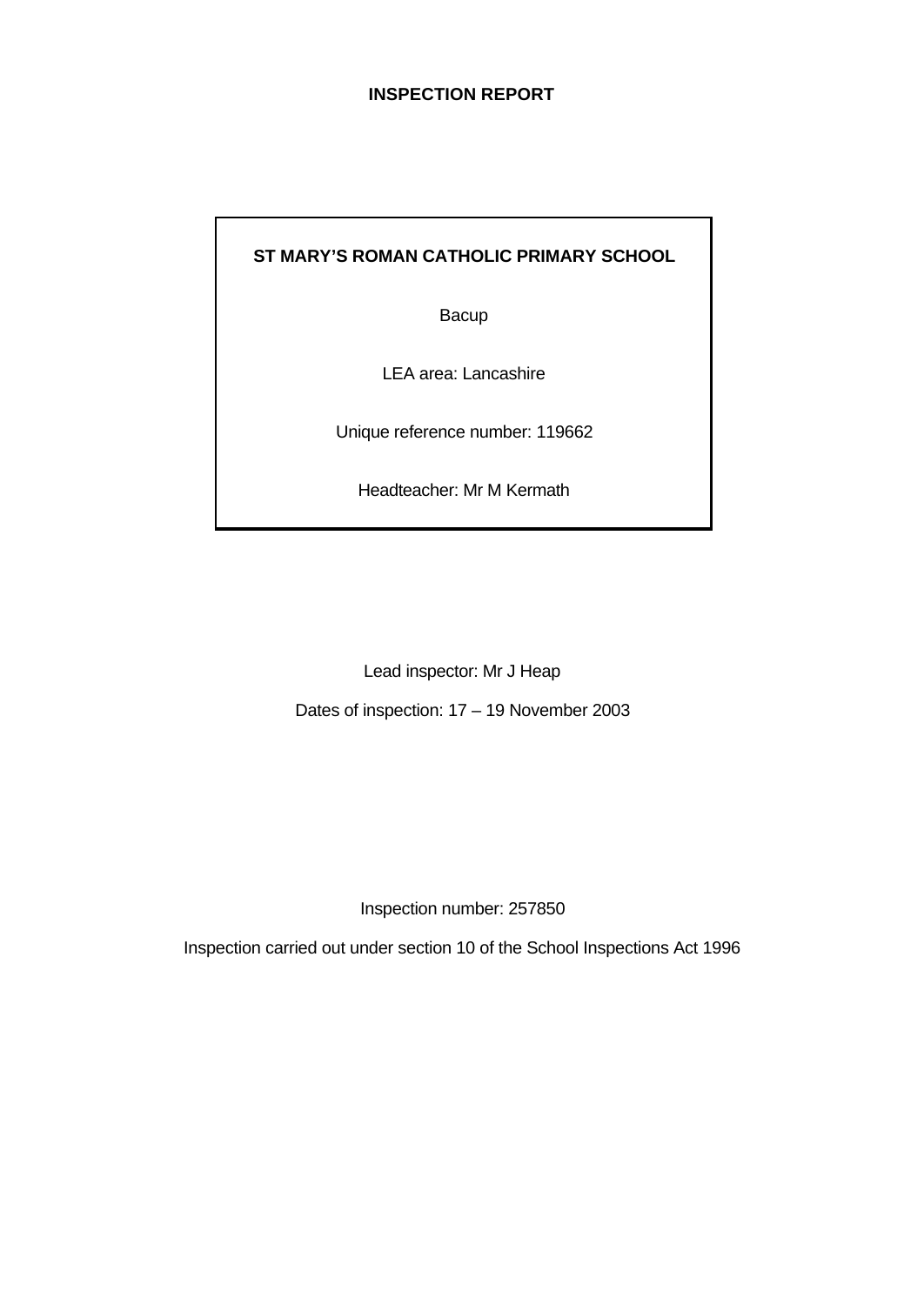#### © Crown copyright 2003

This report may be reproduced in whole or in part for non-commercial educational purposes, provided that all extracts quoted are reproduced verbatim without adaptation and on condition that the source and date thereof are stated.

Further copies of this report are obtainable from the school. Under the School Inspections Act 1996, the school must provide a copy of this report and/or its summary free of charge to certain categories of people. A charge not exceeding the full cost of reproduction may be made for any other copies supplied.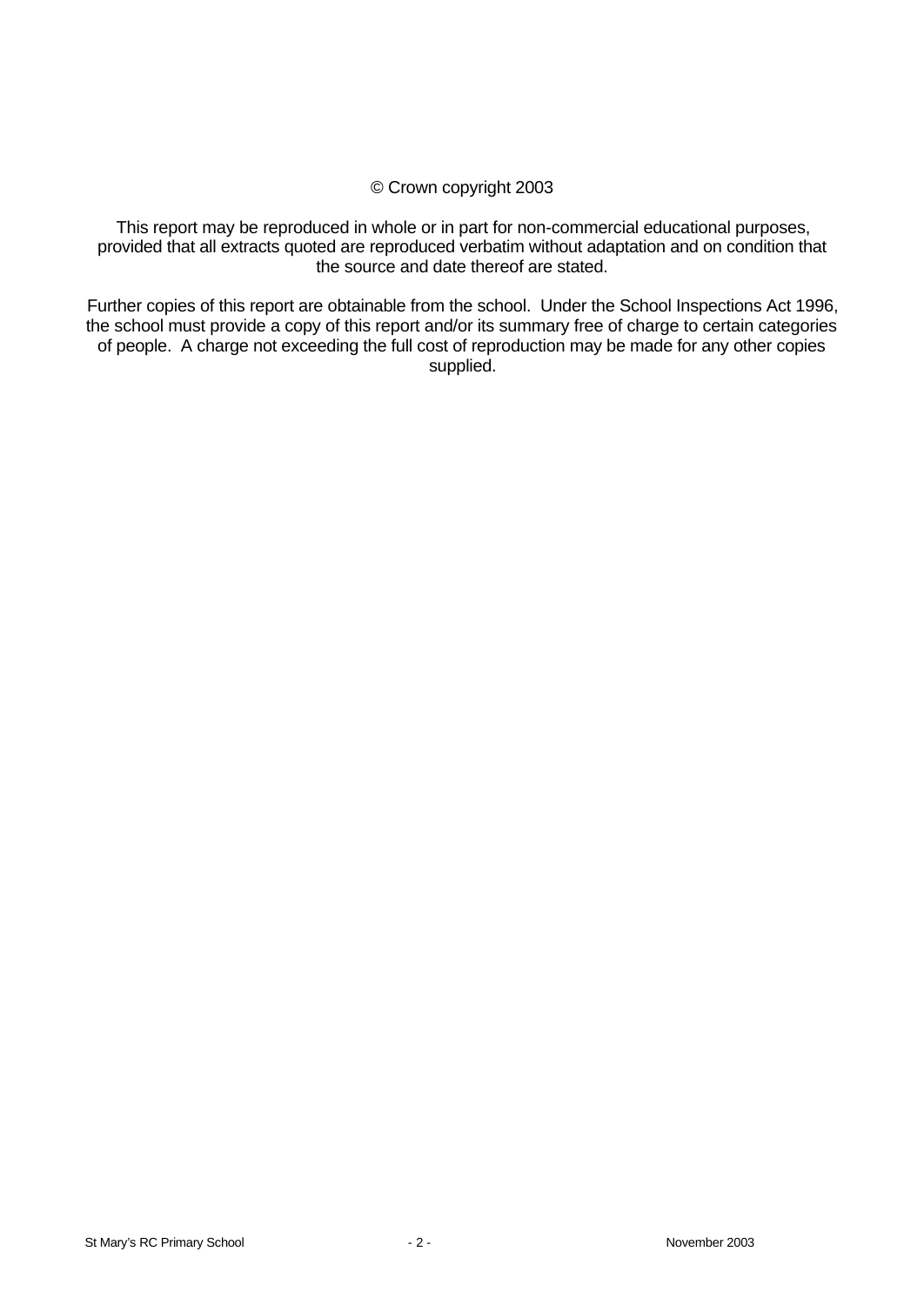# **INFORMATION ABOUT THE SCHOOL**

| Type of school:                                       | Primary                               |
|-------------------------------------------------------|---------------------------------------|
| School category:                                      | <b>Voluntary Aided</b>                |
| Age range of pupils:                                  | 3 to 11 years                         |
| Gender of pupils:                                     | <b>Mixed</b>                          |
| Number on roll:                                       | 138                                   |
| School address:                                       | Tong Lane<br>Bacup                    |
| Postcode:                                             | Lancashire<br>OL13 9LJ                |
| Telephone number:                                     | 01706 873 123                         |
| Fax number:                                           | 01706 872 421                         |
| Appropriate authority:<br>Name of chair of governors: | The governing body<br>Rev Fr M Twomey |
| Date of previous inspection:                          | 27 April 1998                         |

# **CHARACTERISTICS OF THE SCHOOL**

St Mary's Roman Catholic primary school caters for pupils between the ages of three and eleven. It is situated on the outskirts of Bacup, in the Rossendale district of Lancashire. There are 138 pupils on the roll of the main school: 60 boys and 78 girls. This is a below average sized school in England. The roll has decreased in recent years. Pupils arrive at school reflecting the full range of attainment levels, but overall attainment on entry is very low. Pupils are organised into 7 classes, three of which have more than a single age group of pupils. The pupils come from a large, semi-rural catchment area which has areas showing significant signs of deprivation. Housing ranges from local authority estates to private individual dwellings. Over time, it is an area which has a high turnover of pupils. The vast majority of pupils are white and a small number come from a narrow range of ethnic heritages. No pupils have a first language other than English. There are 48 per cent entitled to free school meals: this is more than double the national average. Thirty-eight per cent of pupils are identified as having special educational needs and this is well above average. The needs are varied with moderate learning difficulties and communication being the most prevalent. Six have a statement of special educational needs. The school has been involved in the following initiatives:

- Single Regeneration Budget;
- Sure Start;
- New Opportunities Fund.

The school received an Achievement Award in 2002 & 2003.

The school has an 18-place nursery. Children enter the nursery at the age of three years, and the children in the most recent intake have very low scores on the English, mathematics and social skills indicators.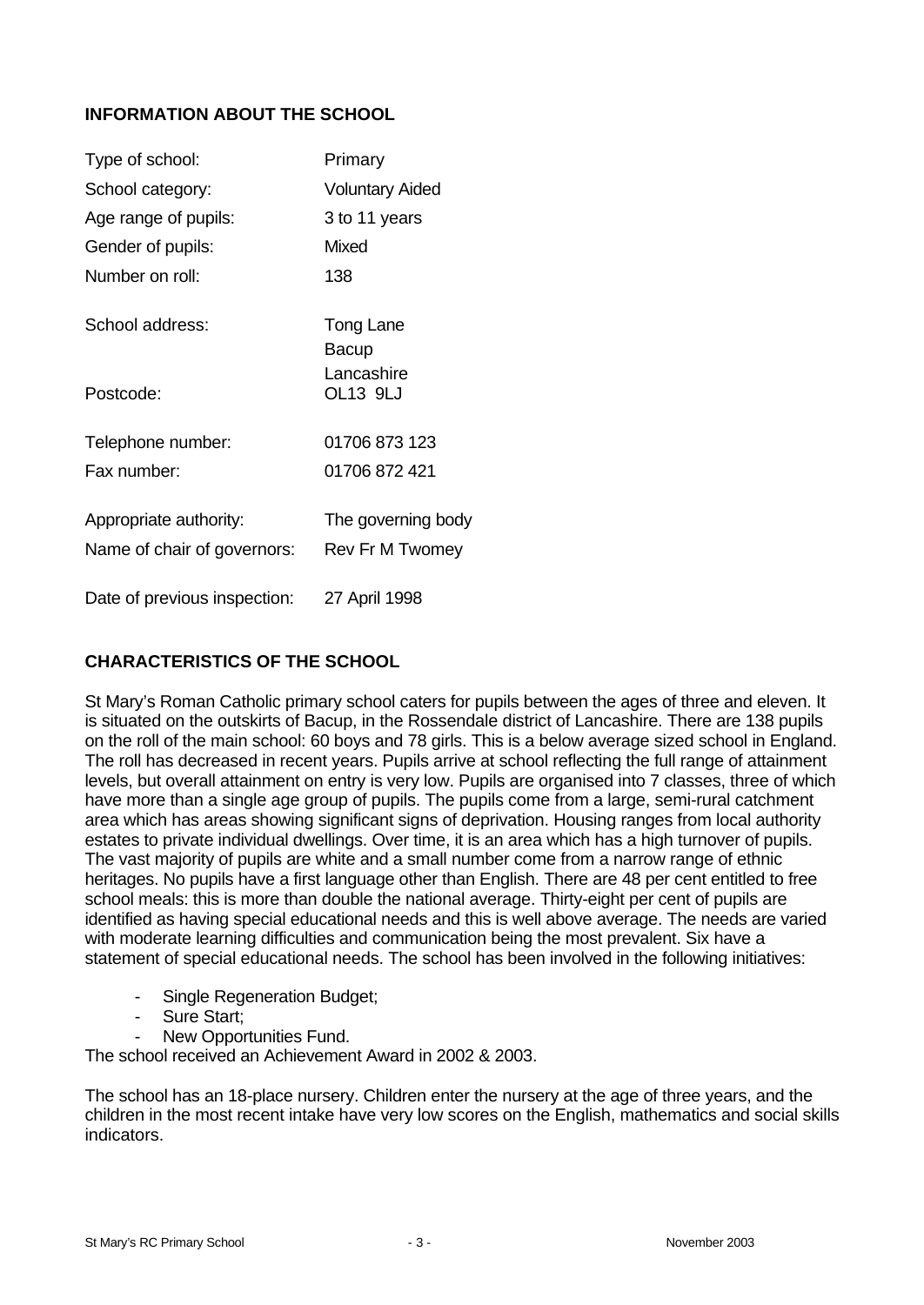# **INFORMATION ABOUT THE INSPECTION TEAM**

| Members of the inspection team |           | <b>Subject responsibilities</b> |                                                     |
|--------------------------------|-----------|---------------------------------|-----------------------------------------------------|
| 18824                          | J Heap    | Lead inspector                  | English                                             |
|                                |           |                                 | Physical education                                  |
|                                |           |                                 | English as an additional language                   |
| 9649                           | J Smith   | Lay inspector                   |                                                     |
| 30724                          | D Hiscock | Team inspector                  | Science                                             |
|                                |           |                                 | Art and design                                      |
|                                |           |                                 | Design and technology                               |
|                                |           |                                 | <b>Music</b>                                        |
|                                |           |                                 | Areas of learning in the Foundation<br><b>Stage</b> |
| 18146                          | M Onyon   | Team inspector                  | <b>Mathematics</b>                                  |
|                                |           |                                 | Information and communication<br>technology         |
|                                |           |                                 | Geography                                           |
|                                |           |                                 | History                                             |
|                                |           |                                 | Special educational needs                           |

The inspection contractor was:

Nord Anglia School Inspection Services Anglia House Carrs Road Clarendon Court **Cheadle Stockport** SK8 2LA

Any concerns or complaints about the inspection or the report should be made initially to the inspection contractor. The procedures are set out in the leaflet *'Complaining about Ofsted Inspections'*, which is available from Ofsted Publications Centre (telephone 07002 637833) or Ofsted's website (www.oftsed.gov.uk).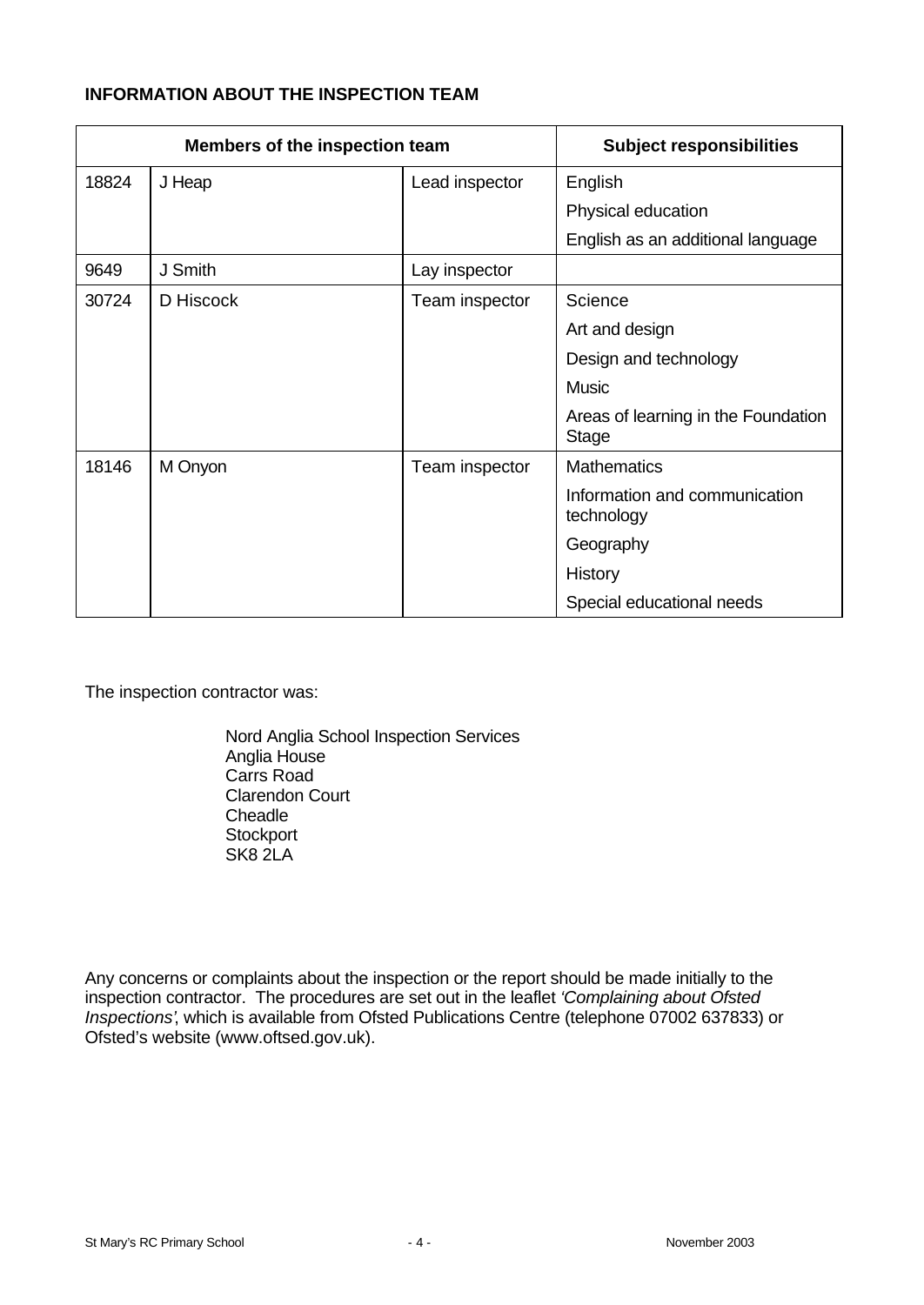# **REPORT CONTENTS**

|                                                                                                                                    | Page |
|------------------------------------------------------------------------------------------------------------------------------------|------|
| <b>PART A: SUMMARY OF THE REPORT</b>                                                                                               | 6    |
| <b>PART B: COMMENTARY ON THE MAIN INSPECTION FINDINGS</b>                                                                          |      |
| <b>STANDARDS ACHIEVED BY PUPILS</b>                                                                                                | 8    |
| Standards achieved in areas of learning, subjects and courses                                                                      |      |
| Pupils' attitudes, values and other personal qualities                                                                             |      |
| <b>QUALITY OF EDUCATION PROVIDED BY THE SCHOOL</b>                                                                                 | 11   |
| Teaching and learning<br>The curriculum<br>Care, guidance and support<br>Partnership with parents, other schools and the community |      |
| <b>LEADERSHIP AND MANAGEMENT</b>                                                                                                   | 17   |
| PART C: THE QUALITY OF EDUCATION IN AREAS OF LEARNING                                                                              | 19   |
| <b>SUBJECTS AND COURSES</b><br><b>AREAS OF LEARNING IN THE FOUNDATION STAGE</b>                                                    |      |
| <b>SUBJECTS IN KEY STAGES 1 and 2</b>                                                                                              |      |
| PART D: SUMMARY OF THE MAIN INSPECTION JUDGEMENTS                                                                                  | 31   |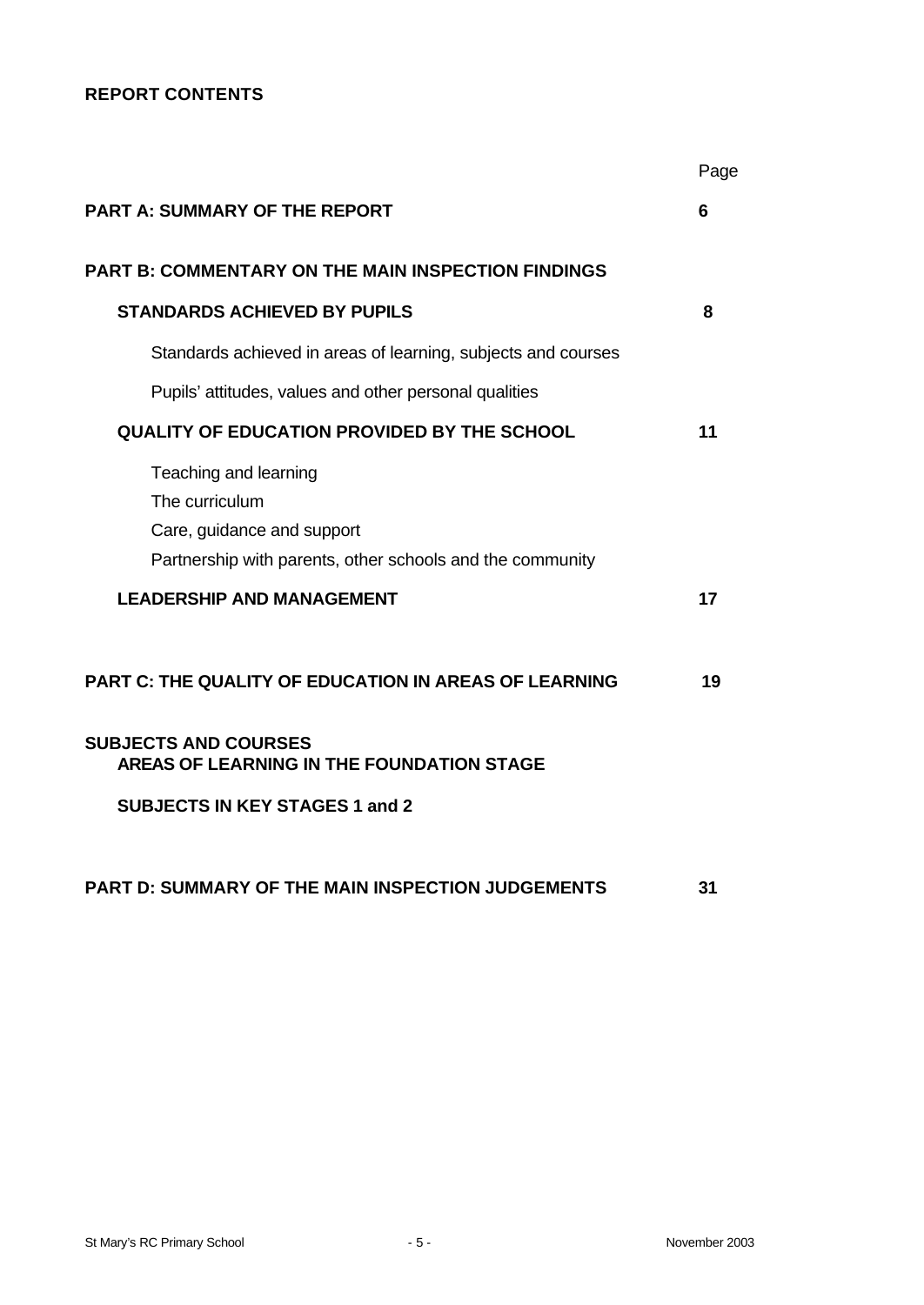# **PART A: SUMMARY OF THE REPORT**

# **OVERALL EVALUATION**

This is a **good** school with very good features, and this judgement is supported by the views expressed by parents and pupils. The school achieves high standards in national tests and pupils' achievement across the school is very good. The headteacher provides very good leadership and the management of the school is effective. The school gives good value for money.

The school's main strengths and weaknesses are:

- standards in national tests at the age of 11 are very high (top five per cent of schools) when compared to similar schools;
- pupils' achievement is very good from the very low attainment they show on entering the school;
- pupils have very good attitudes and relationships and they behave well, due to the very good spiritual, moral and social development that they receive from the school;
- pupils with special educational needs achieve very well because of the effective support that they receive;
- this is a caring school that keeps a very good check on the many needs of its pupils;
- links with parents and the community are very good and boost pupils' learning;
- provision for spiritual, moral and social development is very good;
- attendance is well below average and unsatisfactory;
- the outdoor provision for children in nursery and reception is unsatisfactory;
- subject coordinators have too little time to check on standards in teaching;
- the quality and use of assessment procedures and practices in subjects other than English, mathematics and science are inconsistent;
- there are not enough opportunities for pupils to learn independently.

Improvement since the last inspection is good. The school has maintained most of the strengths identified in the last report and improved the key issues. For example there has been good improvement in the provision for information and communication technology. There has also been a good improvement in the standards the school reaches in national tests. However, there has been insufficient improvement in the provision for multicultural development.

| <b>Results in National</b><br>Curriculum tests at the end |      | similar schools |      |      |
|-----------------------------------------------------------|------|-----------------|------|------|
| of Year 6, compared with:                                 | 2001 | 2002            | 2003 | 2003 |
| English                                                   |      |                 | n    | A*   |
| mathematics                                               |      |                 |      |      |
| science                                                   |      |                 |      |      |

#### **STANDARDS ACHIEVED**

*Key: A - well above average; B – above average; C – average; D – below average; E – well below average Similar schools are those whose pupils attained similarly at the end of Year 2.*

Overall, pupils' achievement is **very good**. Throughout the school, pupils who are in the care of the local authority and those from ethnic minority backgrounds achieve at the same level as their peers. Children enter the school with very low standards, particularly in literacy, numeracy and social development. Achievement is good in nursery and reception, but standards are still well below average by the time pupils' enter Year 1. In Years 1 and 2, pupils continue to achieve well and by the age of seven standards are below average. By the end of Year 6, results in national tests are well above average and the pupils achieve very well. Current standards are **average** due to higher levels of special educational needs. Targets set by the school are challenging but achievable. In 2002 and 2003, the results of national tests at age seven showed no significant differences in the attainment of boys and girls. In the tests at 11, girls did better than boys in 2003. Pupils with special educational needs achieve well, overall. The school puts a lot of emphasis on the teaching and learning of basic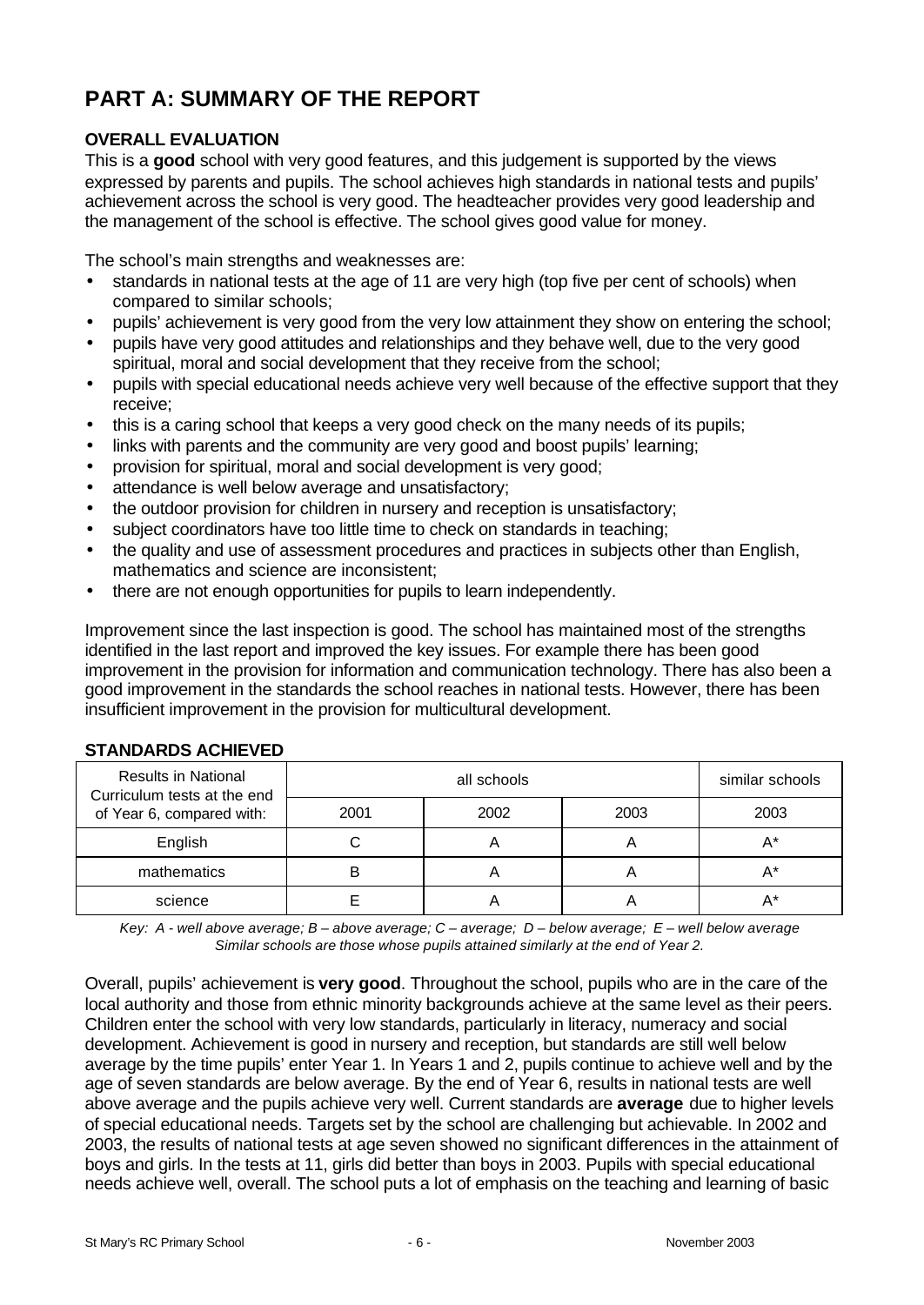skills and the standards are high enough. Standards in information and communication technology are average.

Overall, pupils' personal development is **very good** and this matches the overall judgement in spiritual, moral, social and cultural development. Pupils have very good attitudes to school and study and their behaviour is good. Teachers work very hard and successfully to ensure that lessons are not disrupted. Pupils develop very good relationships with their peers and the adults in the school. Pupils like school and gain much from it. Attendance needs to be improved.

## **QUALITY OF EDUCATION**

Overall, the quality of education is **good**. Teaching and learning are **good**. Across the school, the particular strengths include high expectations and challenge, the good use of learning resources and the insistence on high standards of behaviour. Pupils are encouraged to have a go and they enjoy their lessons as a result. In nursery and reception, the strongest teaching was seen with the very youngest children. A particular strength is the strong teamwork and the very effective way that teaching assistants are deployed. Throughout the school there is a need to provide the pupils with more opportunities to work independently. In Year 6, the teacher is doing a very good job of preparing the pupils for life at secondary school and last year six pupils passed the examination for entry to the local grammar school. Assessment in English, mathematics and science is good and plays a significant role in the raising of pupils' levels of attainment. However, in other subjects the quality and use of assessment is more variable and this leads to some pupils being given insufficient challenge, for instance, higher attaining pupils in information and communication technology.

Overall, the curriculum is good. It is strongest in Years 1 to 6 where there have been significant improvements since the last inspection. Pupils benefit from the very good programme of enrichment, such as visits and visitors. In nursery and reception, the provision for outdoor play is not good enough. Pupils with special educational needs are very well catered for and this is a major reason why they are doing increasingly well in national tests. The quality of care is good and pupils forge very good and trusting relationships with adults. Links with parents and the community are very effective. Links with other schools and colleges are good.

#### **LEADERSHIP AND MANAGEMENT**

Overall, leadership and management are **good**. The headteacher provides very good leadership. He very clearly articulates his vision for the school and has successfully managed to bring about success in standards and in the caring aspects of the school. Although there is no deputy headteacher the senior staff provide good support in many areas. Subject coordinators work very hard and make an impression on the work in their subjects. However, they do not have enough time to check on standards and teaching in these subjects. The work of the governing body is satisfactory and governors have a clear view of the school's strengths and weaknesses owing to the detailed information they get from the headteacher on a regular basis.

# **PARENTS' AND PUPILS' VIEWS OF THE SCHOOL**

Parents and pupils have very positive views about the school. This is mainly because parents recognise that the staff work extremely hard for their children and that everything the school does is thought of as a way of improving provision for the pupils. Parents are particularly happy about the quality of teaching and leadership of the school.

#### **IMPROVEMENTS NEEDED**

The most important things the school should do to improve are:

- improve attendance;
- improve outdoor provision for children in nursery and reception so that they can engage in the full range of activities:
- increase the amount of time subject coordinators have to check on standards and teaching;
- improve the procedures and practices in the assessment of subjects other than English, mathematics and science;
- increase the opportunities for pupils to learn independently.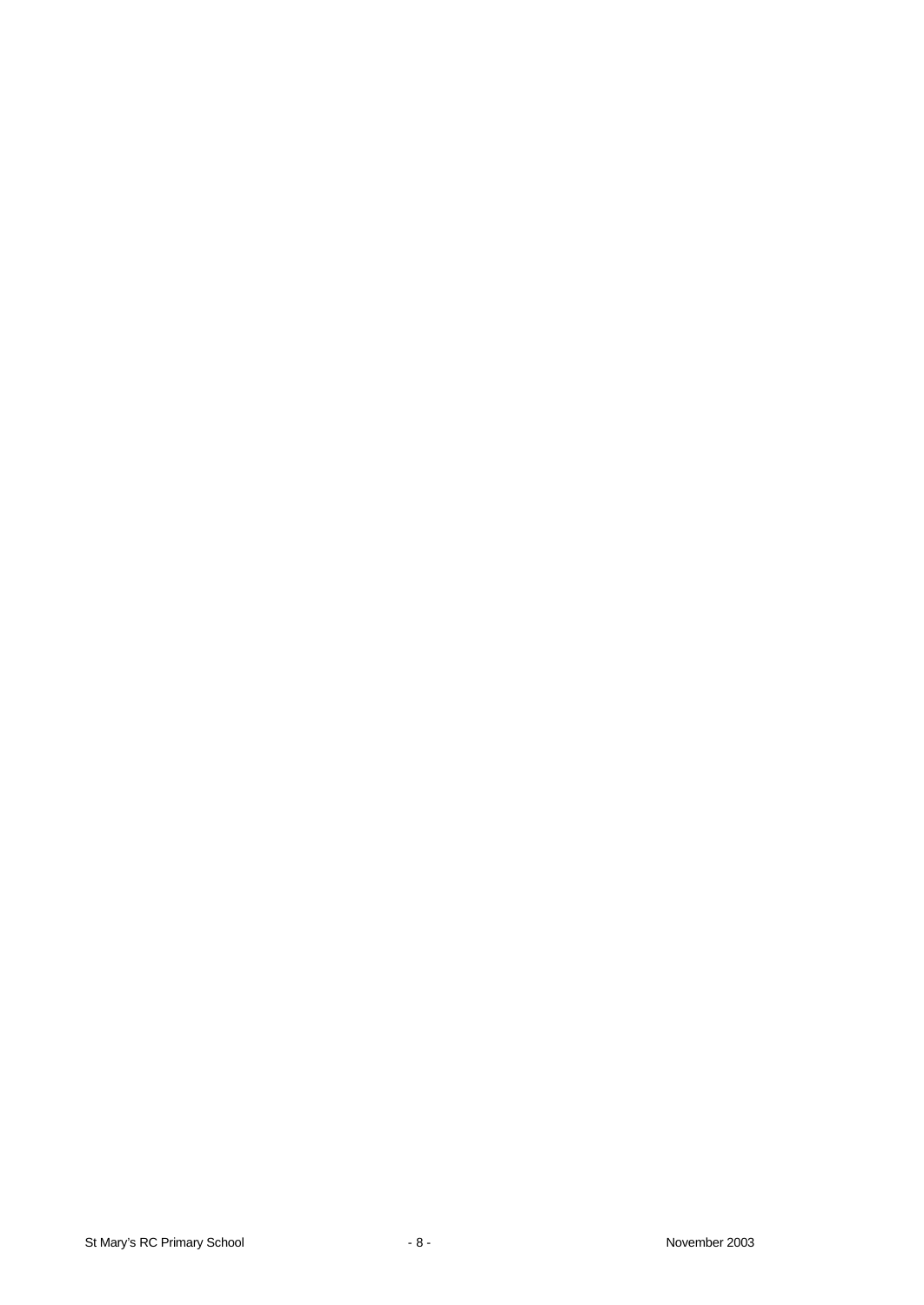# **PART B: COMMENTARY ON THE INSPECTION FINDINGS**

# **STANDARDS ACHIEVED BY PUPILS**

## **Standards achieved in areas of learning, subjects and courses**

#### **Main strengths and weaknesses**

- At the age of 11, standards in the 2003 national tests were well above average.
- Across the school, pupils' achievement is very good, including those with special educational needs, those from ethnic minorities and those cared for by the local authority.
- The good development of the basic skills of handwriting, spelling, punctuation and number.

## **Commentary**

## *Standards in national tests at the end of Year 2 – average point scores in 2003*

| Standards in: | School results | National results |  |  |
|---------------|----------------|------------------|--|--|
| reading       | 13.7 (13.4)    | 15.7 (15.8)      |  |  |
| writing       | 14.1(12.5)     | 14.6 (14.4)      |  |  |
| mathematics   | 15.7 (14.6)    | 16.3 (16.5)      |  |  |

*There were 14 pupils in the year group. Figures in brackets are for the previous year*

1 Results in the 2003 national tests were well below average in reading and below average in writing and mathematics. However, the results do signal a big improvement on the year before and continue the above average trend of the last three years. Proportions of pupils attaining the higher Level 3, were well below average in reading, below average in writing and average in mathematics. Standards are well below average in the teacher assessment of science. Over three years, results in reading, writing and mathematics were well below average. There is no significant difference in the attainment of boys and girls.

#### *Standards in national tests at the end of Year 6 – average point scores in 2003*

| Standards in: | School results | National results |  |
|---------------|----------------|------------------|--|
| English       | 28.4 (29.3)    | 26.8 (27.0)      |  |
| mathematics   | 28.4 (29.7)    | 26.8 (26.7)      |  |
| science       | 30.0(30.7)     | 28.6 (28.3)      |  |

*There were 22 pupils in the year group. Figures in brackets are for the previous year*

- 2 The results from the 2003 national tests are that English, mathematics and science are well above average. When looking at the standards achieved by this group of pupils when they were seven year olds, improvement in English, mathematics and science is well above average. The proportion of pupils attaining the higher Level 5 was well above average in English, mathematics and science. Over 3 years, results are above average in mathematics and average in English and science. The trend is consistently upwards and better than the national trend. There is no significant difference in the attainment of boys and girls in mathematics and science. Girls do a little better than boys in English. Results in English and mathematics exceeded the targets set for the pupils in English and mathematics.
- 3 Early assessments of children's levels of attainment show standards that are very low in all the areas of learning. By the end of reception, most children meet the expectations for personal, social and emotional development and creative development. Standards are below expectations in communication, language and literacy, mathematics and knowledge and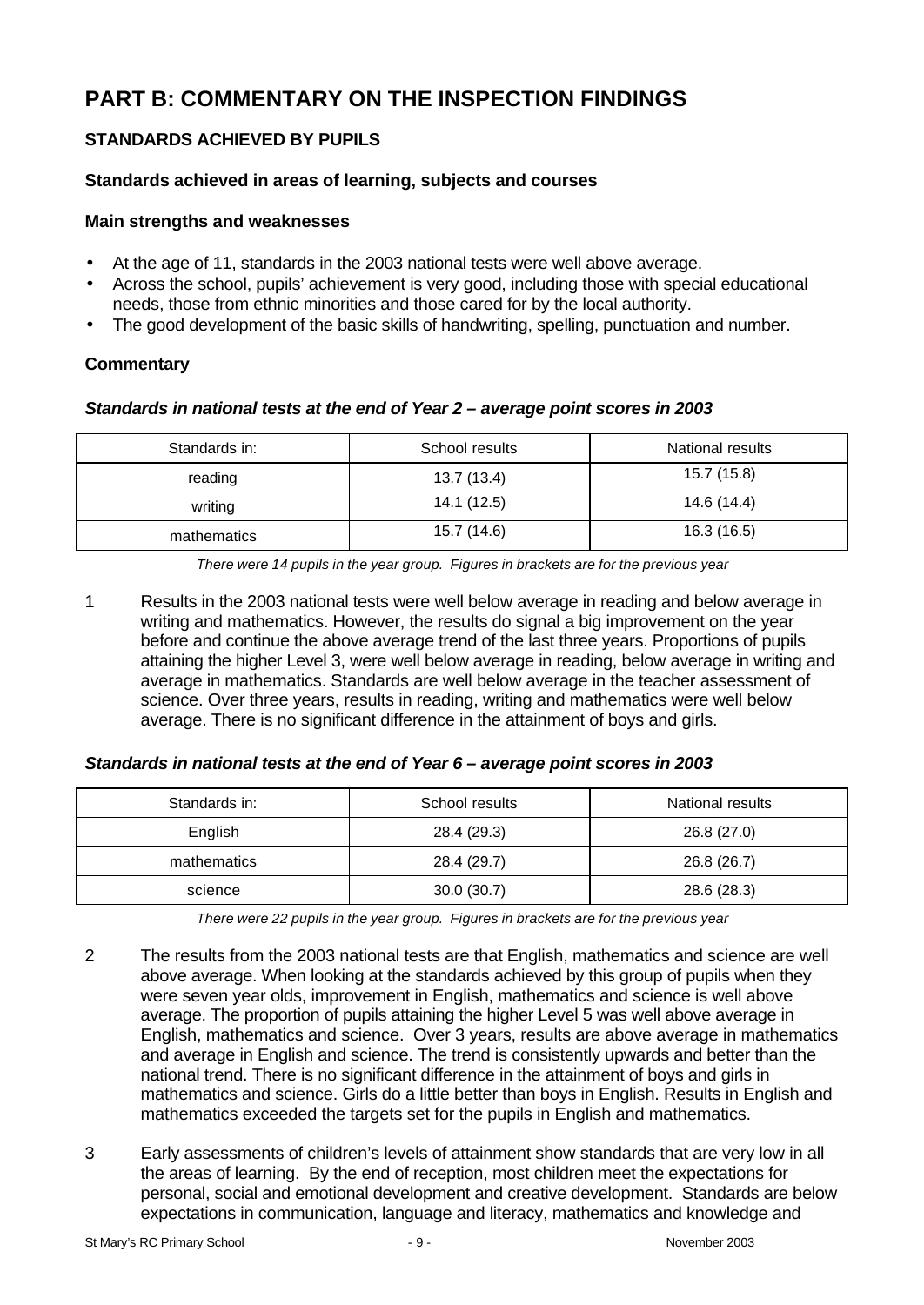understanding of the world. There is insufficient evidence to judge standards in physical development. Even though standards do not reach the expected level, pupils' achievement is very good.

- 4 By the age of seven, standards of work seen are still below the expected level. Nevertheless, pupils achieve well and the quality of their work improves. The main reasons for this are:
	- a very good ethos, that supports learning and pastoral concerns and removes barriers to learning;
	- good teaching, particularly of basic skills;
	- pupils*'* very good attitudes to learning.
- 5 In English, standards in speaking and listening are well below average and this represents good achievement from the low standards on entry. Reading and writing standards are also below average. Higher attaining pupils, although relatively few in number, are accurate and fluent readers who write lengthy stories. They are developing good basic skills of handwriting, spelling and, more lately, punctuation. Standards in mathematics are average and achievement is very good. Pupils show a good grasp of basic numeracy, shape and data handling.
- 6 By the age of 11, standards are average in English and pupils have continued to achieve very well. These standards are lower than those achieved in recent years because the proportion of pupils with special needs is higher and this is rightly reflected in the targets set by the school. Most pupils make effective verbal contributions to lessons and they are getting used to the formality of standard English. Higher attaining pupils are developing a rich vocabulary. In reading, most pupils have good basic skills which they use effectively. Higher attaining pupils are highly expressive readers who bring the text to life. Similarly, writing skills are strong. Higher attaining pupils are taking the richness of the spoken vocabulary into their writing. Writing for a range of audiences is evident and most pupils are comfortable in using a range of techniques. Lower attaining pupils have weak basic skills, but they are improving as a result of good target-setting and perseverance. In mathematics, pupils have successfully built on the standards developed in younger years and by the age of 11 they are above average and achievement is very good. Pupils manipulate numbers well, including percentages and factors. They present information in a variety of graphs and interpret the information well.
- 7 Standards in science at the age of seven are average and pupils achieve well. Pupils have sound knowledge and understanding of electricity and plant life. Higher attaining pupils are beginning to answer questions, such as 'Can you find things that you didn't know already?' By the age of 11, standards are broadly average and pupils achieve very well. Pupils conduct their own experiments such as using a sieve to separate constituent parts of a mixture. In this work higher attaining pupils are set challenging questions that help them to achieve well. For example, they know what is meant by an irreversible change.
- 8 Standards in information and communication technology are average at ages seven and 11. This is an improvement on the last inspection. The school puts a great deal of emphasis on developing pupils' basic skills and this is paying dividends, with most pupils achieving satisfactorily. Seven year olds have sound mouse skills and are beginning to use more complex functions, such as making labels. By the age of 11, most pupils use the machines as tools for learning, either through information finding or developing presentations. Further achievement will require a greater emphasis on areas such as sensing and control which are under-represented at present.
- 9 In other subjects, standards in design and technology, geography and history are average at ages seven and 11 and pupils achieve soundly. No judgement was possible in art and design, music and physical education.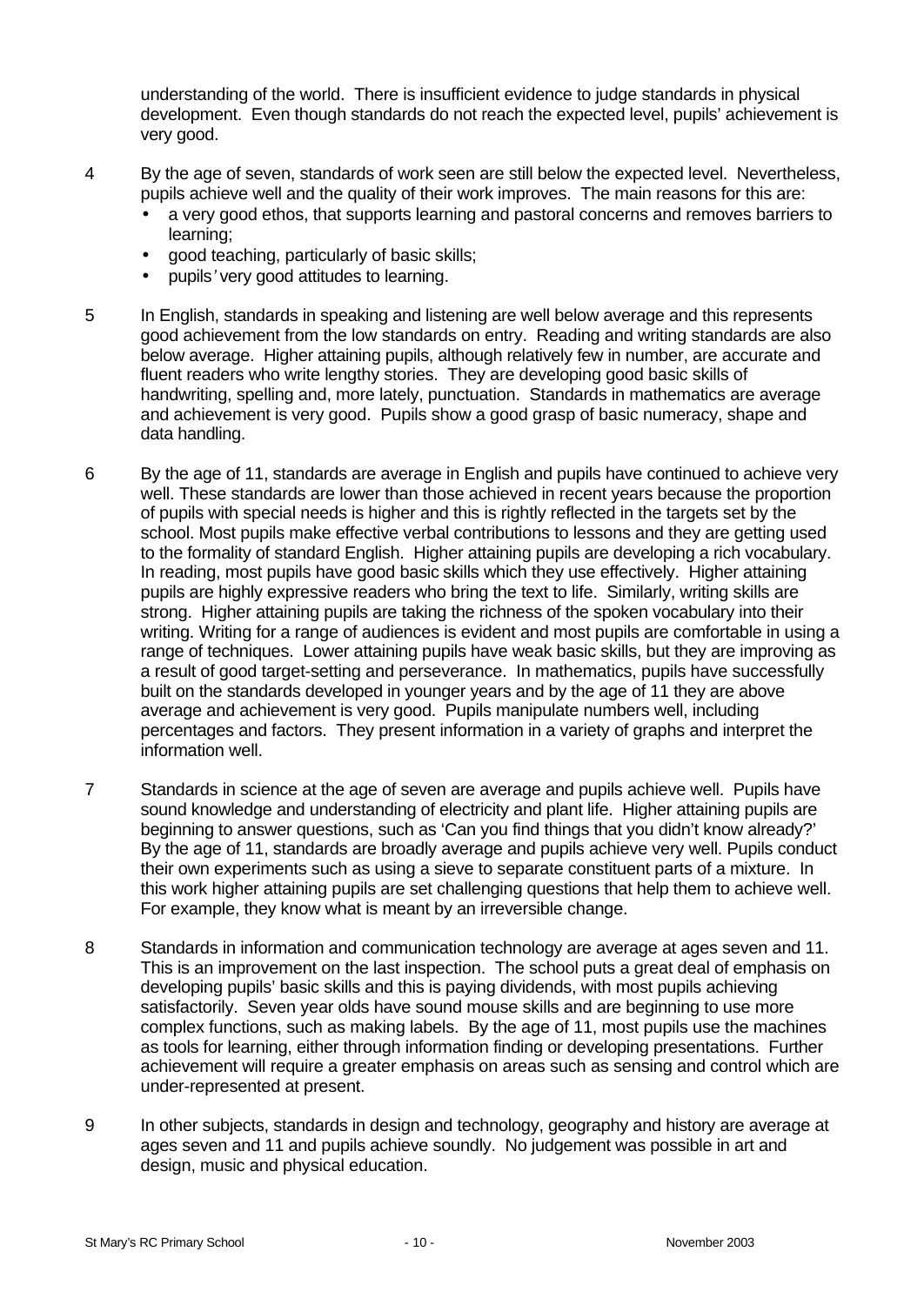10 Pupils with special educational needs make good progress towards targets set for them. Teachers use the assessments and objectives in very clear individual and group education plans for these pupils to adapt work to their needs, and learning support assistants provide effective support and guidance when working with them. Most higher attaining pupils achieve appropriately in their literacy and numeracy when tasks are accurately matched to their level of attainment. The school is in the initial stages of identifying the particular gifts and talents of pupils.

#### **Pupils' attitudes, values and other personal qualities**

Pupils have **very positive** attitudes to learning and they behave **well**. Overall pupils' personal development is **very good**. Attendance is **unsatisfactory**.

## **Main strengths and weaknesses**

- Pupils are enthusiastic learners.
- The school does outstanding work in helping pupils to become caring, mature and responsible members of the community.
- Pupils respond well to teachers' consistently high expectations of good behaviour.
- Pupils' spiritual, moral and social development is very good but cultural development is only satisfactory because the school does insufficient to promote the appreciation of other cultures.
- Pupils are keen to come to school and the school promotes attendance effectively, but a minority of parents fail to ensure their children's regular attendance.

## **Commentary**

- 11 Pupils are very happy at school. They are made to feel valued members of a caring school community and they appreciate everything the school does for them. They enjoy the stimulating and varied experiences provided by the school, including the many visits, themed days and special events; as one pupil said "there is always something going on". They are enthusiastic learners who respond very well to teachers' high expectations and regular praise and encouragement by trying to do their best. The school shows its pride in pupils' achievements through celebration assemblies and the annual prize giving event.
- 12 The school is a very orderly community. Discipline is caring but firm and pupils respond well to teachers' consistently high expectations of good behaviour. The headteacher and all the staff provide excellent role models in the care and consideration they show to pupils, and pupils respond by showing similar care and consideration for each other. Pupils from different ethnic backgrounds are very well integrated. Bullying incidents are infrequent and are firmly dealt with. There were no exclusions last year. The school's success in promoting good behaviour is particularly significant as a number of pupils have behaviour difficulties when they join the school.

#### **Exclusions**

| Categories used in the Annual School Census | No of pupils<br>on roll | Number of<br>fixed period<br>exclusions | Numb<br>perma<br>exclus |
|---------------------------------------------|-------------------------|-----------------------------------------|-------------------------|
| White - British                             | 152                     |                                         | 0                       |
| Mixed – White and Black Caribbean           | 6                       |                                         | $\Omega$                |
| Asian or Asian British - Pakistani          |                         |                                         | $\Omega$                |
| Black or Black British - African            |                         |                                         | 0                       |
| No ethnic group recorded                    |                         |                                         | 0                       |

#### *Ethnic background of pupils Exclusions in the last school year*

| s | Number of<br>fixed period<br>exclusions | Number of<br>permanent<br>exclusions |
|---|-----------------------------------------|--------------------------------------|
|   |                                         |                                      |
|   |                                         |                                      |
|   |                                         |                                      |
|   |                                         |                                      |
|   |                                         |                                      |

*The table gives the number of exclusions, which may be different from the number of pupils excluded.*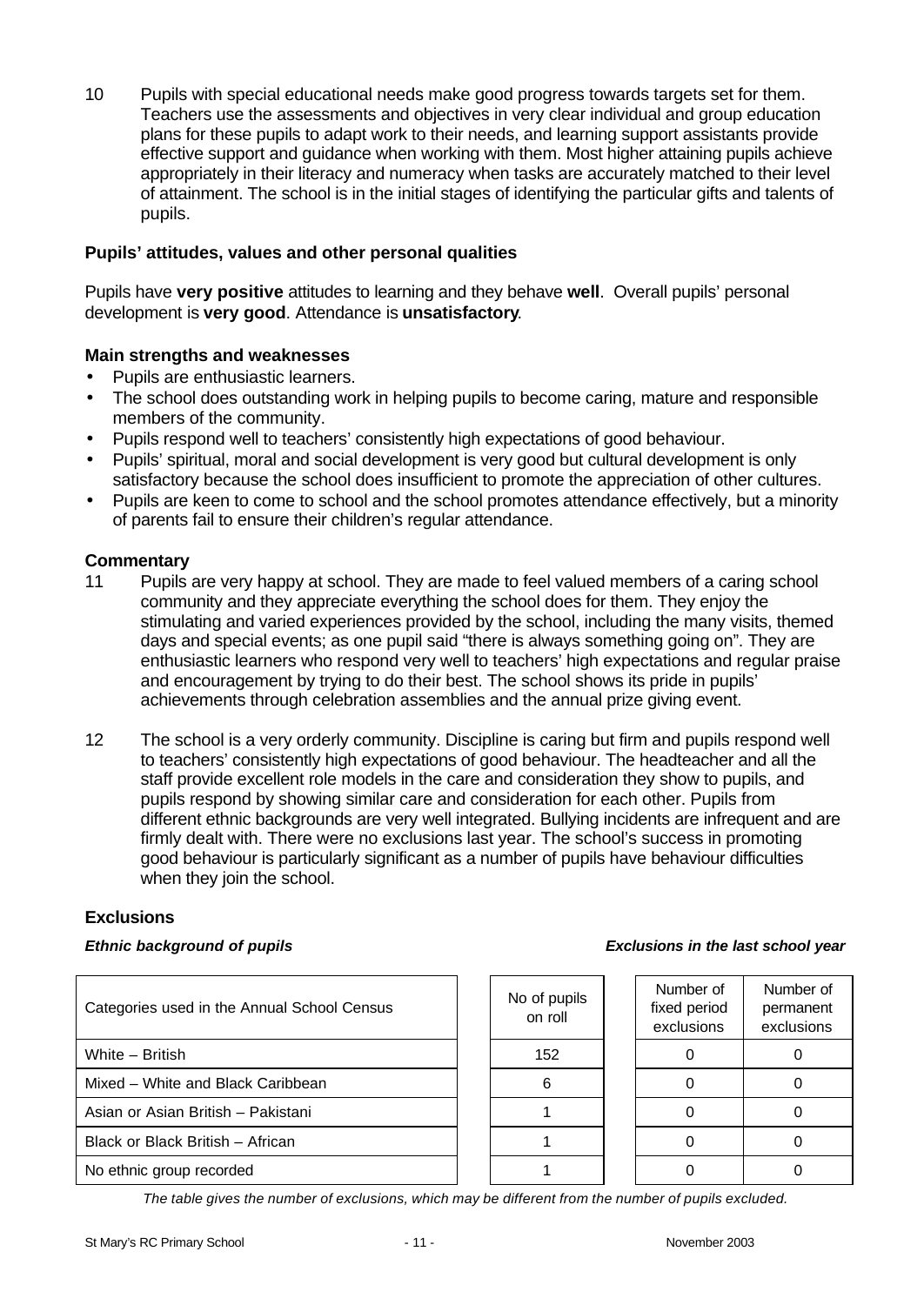- 13 A strong moral and spiritual ethos permeates all aspects of school life. The school provides many good opportunities in lessons, assemblies and through regular charitable giving to encourage pupils to empathise with the feelings of others. In the daily act of worship pupils are given very good opportunities to reflect on important issues and to develop a firm set of moral values. Pupils are keen to exercise responsibility and the school provides some very good opportunities for them to do this. Year 6 playground 'buddies' are a credit to the school. It is clear from watching them playing with younger children and from reading accounts from previous 'buddies' about how much they have learnt that this is a successful and well organised scheme.
- 14 The school provides good opportunities for pupils to learn about their own cultural tradition. Visits from representatives of other faiths and the school's charitable connections abroad provide some opportunities for pupils to learn about other cultures and beliefs but overall this is an area which is under developed. The school is not sufficiently pro-active in providing experiences for pupils to learn about the rich multicultural life of Britain today.
- 15 Attendance is well below the national average. One reason for this is the high mobility of pupils which means that pupils moving between schools are usually marked as absent for some time before a transfer is finalised. The school is particularly concerned about the minority of parents who do not insist on the regular attendance of their children. The school works hard to promote good attendance by frequently reminding parents of the importance of regular attendance, by rewards for good attendance, by the assistance of the educational welfare officer and by ringing up parents on the first day of an unexplained absence. Overall punctuality is satisfactory; the "Early Bird Scheme" reward system is a very effective way of promoting punctuality.

#### *Attendance in the latest complete reporting year (%)*

| Authorised absence |  | Unauthorised absence |     |
|--------------------|--|----------------------|-----|
| School data<br>6.3 |  | School data          | 0.6 |
| National data      |  | National data        |     |

*The table gives the percentage of half days (sessions) missed through absence for the latest complete reporting year.*

#### **QUALITY OF EDUCATION PROVIDED BY THE SCHOOL**

Overall, provision is **good**. The quality of teaching and learning is **good**. The curriculum is **good**. The school **effectively** takes care of its pupils. The links between the school and parents, and with the community are **very good**.

#### **Teaching and learning**

#### *Summary of teaching observed during the inspection in 38 lessons*

| Excellent | Very good | Good     | Satisfactory | Unsatisfactory | Poor | Verv Poor |
|-----------|-----------|----------|--------------|----------------|------|-----------|
| (3%)      | (29%)     | 21 (55%) | 5(13%)       |                |      |           |

*The table gives the number of lessons observed in each of the seven categories used to make judgements about lessons; figures in brackets show percentages where 30 or more lessons are seen.*

#### **Main strengths and weaknesses**

- Correctly, much of the emphasis in the teaching is given to developing basic skills in English, mathematics and information and communication technology.
- Almost nine-tenths of the lessons observed were good and better.
	- Throughout the school the management of pupils is very good.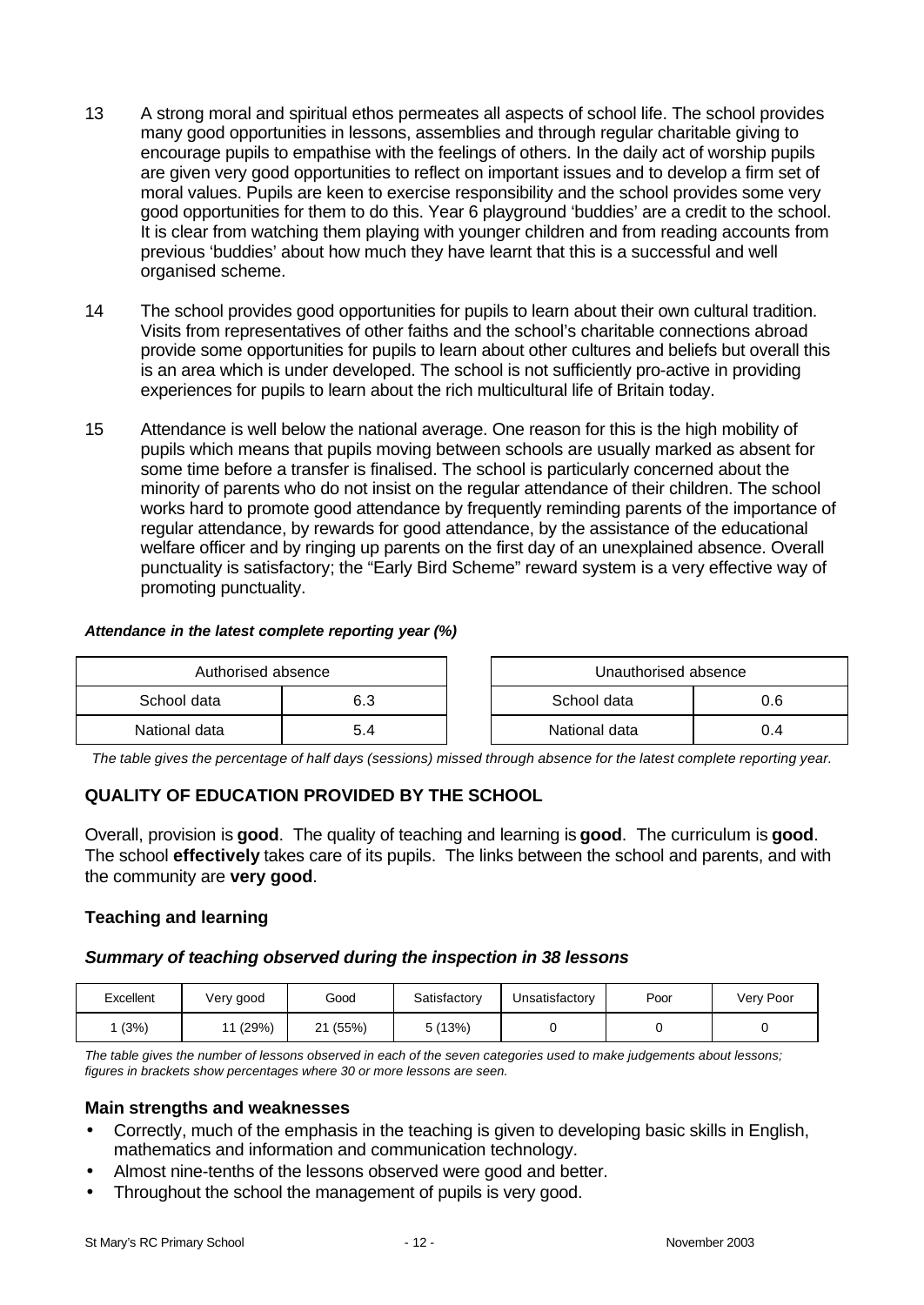- Teaching in the nursery and reception classes was never less than good and a significant reason for this is the good assessment.
- There are insufficient opportunities for pupils to work independently.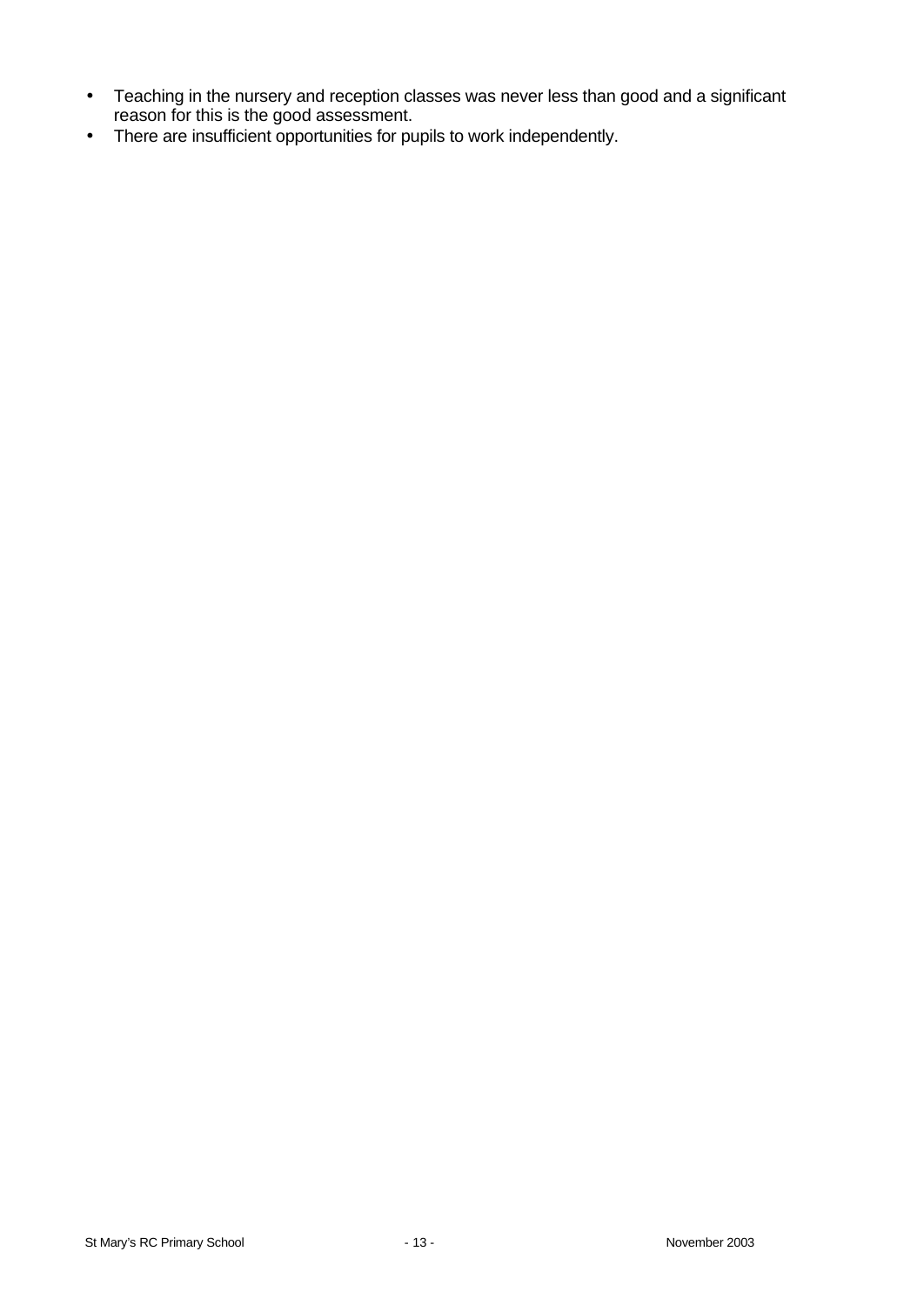## **Commentary**

- 16 The three main challenges facing the school are:
	- breaking down the barriers to learning that pupils face, such as very low attainment on entry;
	- harnessing the energy and high spirits shown by the pupils so that they can properly concentrate on learning;
	- teaching pupils the basic skills they will need to achieve very well and overcome the barriers to learning.

The school, through the strong vision of the headteacher, the support of the Catholic faith and the good, hard-working skills of staff is managing to succeed. There is ample evidence that the pupils are competently:

- acquiring skills, knowledge and understanding through the effective teaching methods and the school's supportive ethos;
- learning self-control that enables them to apply their energies to producing good work. This is due, in no small part, to the teachers having very high standards for behaviour;
- working collaboratively to good effect and learning from each other. An area for development is the increasing of the capacity to work independently. This needs sensitive handling if the impetus for improving basic skills is not to be lost. For instance, by setting clear targets so that pupils maintain standards whilst giving them more opportunities to pursue their own interests.
- 17 Teaching and learning in nursery and reception are good and adults use assessment data very well to respond to individual pupils' needs. The strongest teaching was seen in the nursery where almost all the lessons were very good and one lesson was excellent. The excellent creative development lesson provoked and excited these young children to make stories and music that are not normally parts of their lives. In both the nursery and reception, teachers' expectations in relation to learning and behaviour are high, and clearly set out for the children. This mixing of excitement and basic skills work is having the desired effect on standards. Children enjoy their lessons and their learning develops at a quick pace.
- 18 In Years 1 to 6, teaching and learning are good, and the particular strengths are:
	- the encouragement of pupils to work hard and achieve;
	- the very good use of resources;
	- the high expectations of behaviour;
	- the promotion of each member of the group as equally important and deserving of special treatment.

Throughout these years, pupils are acquiring and using a very good range of basic skills, particularly in reading, writing and mathematics. The improving trend in results is clear evidence of pupils' progress and their ability to use the skills at the right time. Furthermore, analysis of books shows that pupils are refining their work and good progress can be seen in many books since September.

- 19 In Years 1 and 2, a lot of emphasis is placed on using drama to help pupils understand. For example, in a very good Year 1 and 2 history lesson about Remembrance Day, the drama of going to the Cenotaph helped pupils understand and empathise with people who have lost family in wartime. The opportunity was not missed to encourage pupils' spirituality through reflecting on events. In a Year 2 reading session, pupils were challenged to read poetry with an emphasis on important words and developing expression. Other evidence on reading is showing that this approach is increasingly successful.
- 20 In Years 3 to 6, the best work is seen in Years 5 and 6. The headteacher is a crucial figure here because he teaches literacy to the Year 5 pupils. This means the groups are small and of one age group. Particularly strong work was observed in a very good Year 6 literacy lesson. A poetry lesson that contained significant messages about personal, social and health education because the theme was bullying. Teachers are willing to take a chance and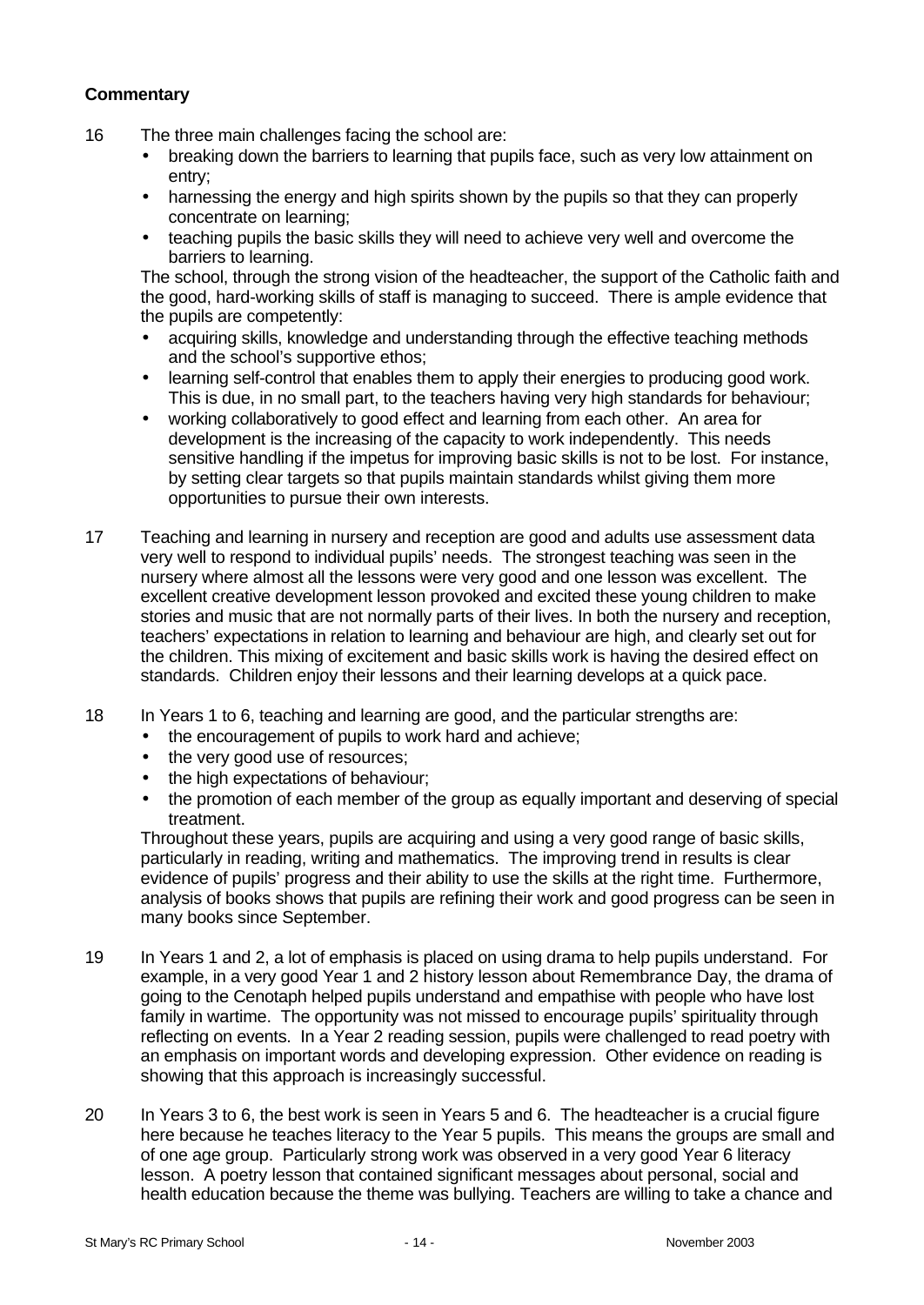this was never more obvious than in the physical education lessons for older pupils. Pupils are learning yoga and boys dance with girls in an uninhibited way. Pupils enjoy the peace, calm and challenge of yoga.

- 21 The teaching of pupils with special educational needs is good overall, because:
	- most teachers have an appropriate understanding of the curriculum needs for pupils who have individual difficulties, especially in English and mathematics;
	- teachers plan activities to take account of pupils' identified needs;
	- lesson planning identifies and includes specific activities for pupils with special educational needs;
	- learning support assistants are supported through very close planning procedures and this leads to most classes receiving very good support;
	- individual education plans are in place and pupils' progress towards their targets are diligently monitored on a termly basis.

As a result of this strong work, pupils make good progress and the strong position recorded in the previous inspection has been maintained.

- 22 The assessment of pupils' academic performance in English, mathematics and science is good. The effective strategies to check on pupils' progress and achievement include the analysis of the results of pupils' performance in the national tests at the end of both Year 2 and Year 6. These practices have had a major influence on the improving standards by:
	- identifying what is done well and areas in need of particular development in the future;
	- providing evidence for the making up of groups of pupils in English based on pupils' prior levels of attainment,
	- highlighting the need to modify teaching strategies. For instance, more time is now being spent on the development of problem solving skills.
- 23 However, the quality of assessment is inconsistent in other subjects, notably in information and communication technology. For example, in the information and communication lessons seen all pupils undertook the same task because their skills had not been judged. This resulted in the higher attaining pupils not being challenged sufficiently or extending their learning. Some teachers keep careful records of how well pupils are acquiring key knowledge, understanding and skills within each subject but there is inconsistent practice in this. Overall there is not a clear enough view in subjects other than English, mathematics and science of how skills are being built up through the school. The school has recently made some improvements to its assessment procedures for these other subjects. Qualifications and Curriculum Authority assessment materials have been introduced to bring greater consistency in assessment and record- keeping, but it is too early for these yet to have had a significant impact.

#### **The curriculum**

The curriculum meets the needs of all pupils **well.** Opportunities provided to enrich pupils' learning are **very good.** Accommodation is **satisfactory**.

#### **Main strengths and weaknesses**

- The overall quality and range of learning opportunities are particularly relevant to the needs of the pupils.
- The enrichment of the curriculum through visits, visitors and activities outside lessons is very good.
- Pupils who have special educational needs are supported very well.
- The school is hugely successful in its efforts to include all pupils equally.
- The school is very successful in its efforts to develop the personal, social and health education of its pupils.
- Support staff provide valuable skills that help pupils to achieve.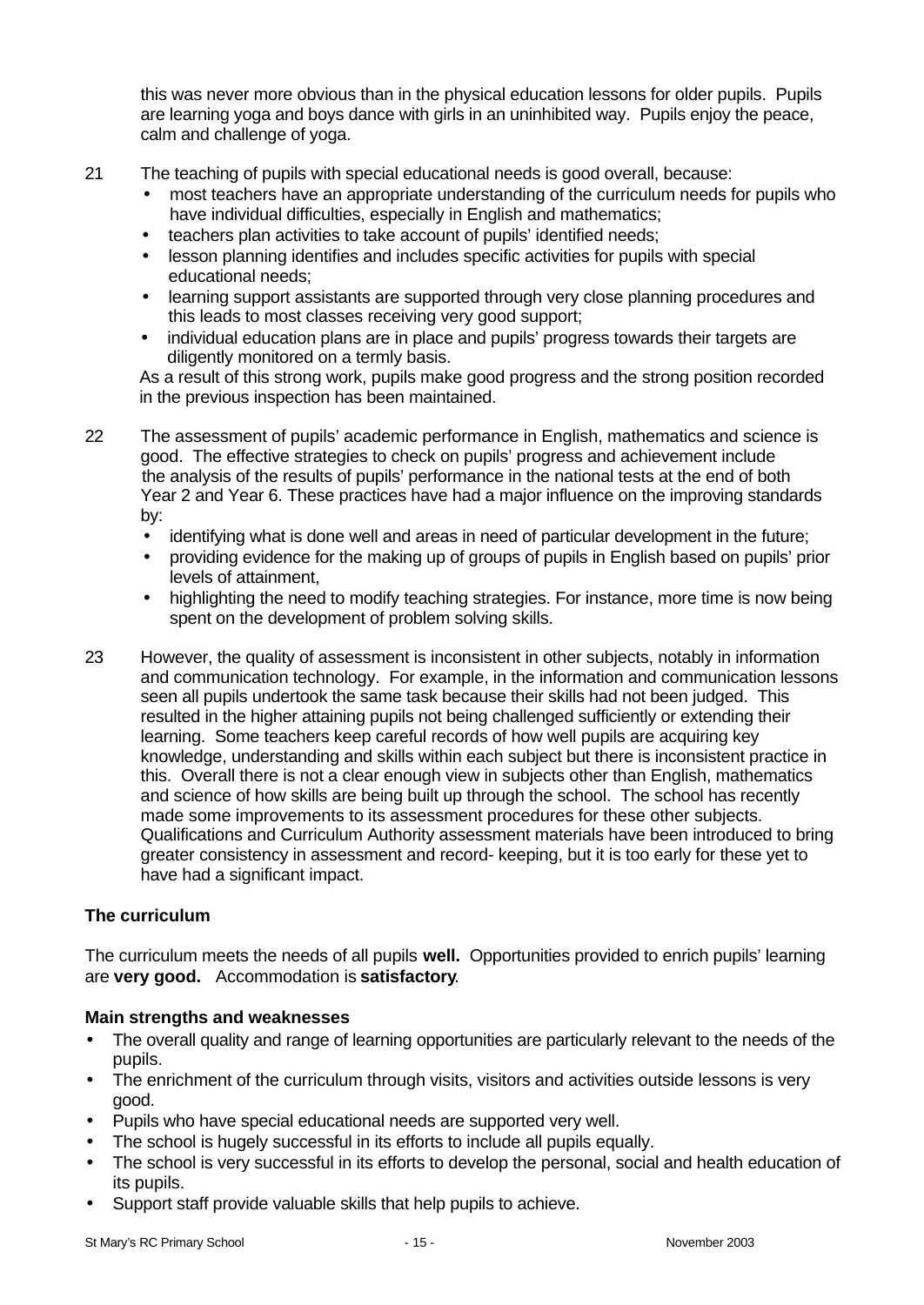- Inadequate outdoor space for children in nursery and reception reduces the stamina and range of physical development that children might achieve as well as outdoor opportunities in other areas of the curriculum.
- The resources for learning in subjects other than English, mathematics and science are too few.

## **Commentary**

- 24 Curriculum provision has improved substantially since the previous inspection. Planning and relevant programmes of work are now all in place for all subjects. The supportive atmosphere of this distinctive school contributes so very well to the quality of relationships and in turn, to the very good provision for personal, social and health education. This success is evident in the ambitions of pupils in Years 5 and 6 who know what they want to do in their secondary education and have considered the options open to them.
- 25 Children in nursery and reception are well provided for. In the nursery, children make very rapid gains in their development. This is a measure of the richly linked learning activities planned for them. Children are well challenged as they move into reception and the small number of children benefit from their work with adults. This is evident in their skills in art and their personal and social skills where many children meet the expectations of the early learning goals. Staff work hard to compensate for the physical distance between nursery and reception and new plans are afoot to ensure that when children move to reception, there is a seamless transition in planning to benefit the very youngest children in the school.
- 26 For pupils in infant classes and in Years 5 and 6 there is challenge to lessons. As a result of this, at the point of transfer to secondary school many of the pupils want to achieve as a result of this focused curriculum. They know how to deal with problems in mathematics, design an investigation in science and they collaborate very well with classmates. In a science lesson, for example, pupils in Year 6 tested an idea in small groups to prove the statement that light travels in a straight line. Higher attaining pupils deduced more than this and reported their conclusions at the end of the lesson. The tailoring of teaching plans to meet the needs of these pupils challenged their ability to understand complex scientific ideas and to explain them succinctly to others. This is one of the ways by which pupils perform so well in national tests when compared to similar schools.
- 27 All pupils are nurtured in the life of the school. Staff value what each child brings to the school family and more than this; adults strive to overcome any difficulties a child might have. The school expects that each one of them should achieve as much as possible in the basic skills of English, mathematics and science. The curriculum is tailored towards pupils attaining "the highest possible standards." It works. Pupils who have additional learning needs are supported very well and make good progress. All the pupils develop confidence and show pleasure in their achievements.
- 28 Opportunities to extend learning and fire pupils' imagination are provided through the many rich activities which broaden their lives. For example:
	- visits they undertake include houses of historical interest;
	- participation in sporting events;
	- visitors to school;
	- the opportunity to learn another language.

Pupils rise to these opportunities and show a thirst for more.

29 The newly refurbished computer suite and re-organised library space has enhanced the quality of both and refreshed the opportunities for pupils to develop their computer and study skills. Good use is made of the space in the school and make efforts to ensure that the poor quality of the fabric of the accommodation does not limit the range of experiences provided. For example, in physical development staff in nursery and reception compensate as much as they can for the inadequacy of outdoor space. However, the full range of activities for the nursery and reception curriculum cannot be planned as fully as staff would wish and so the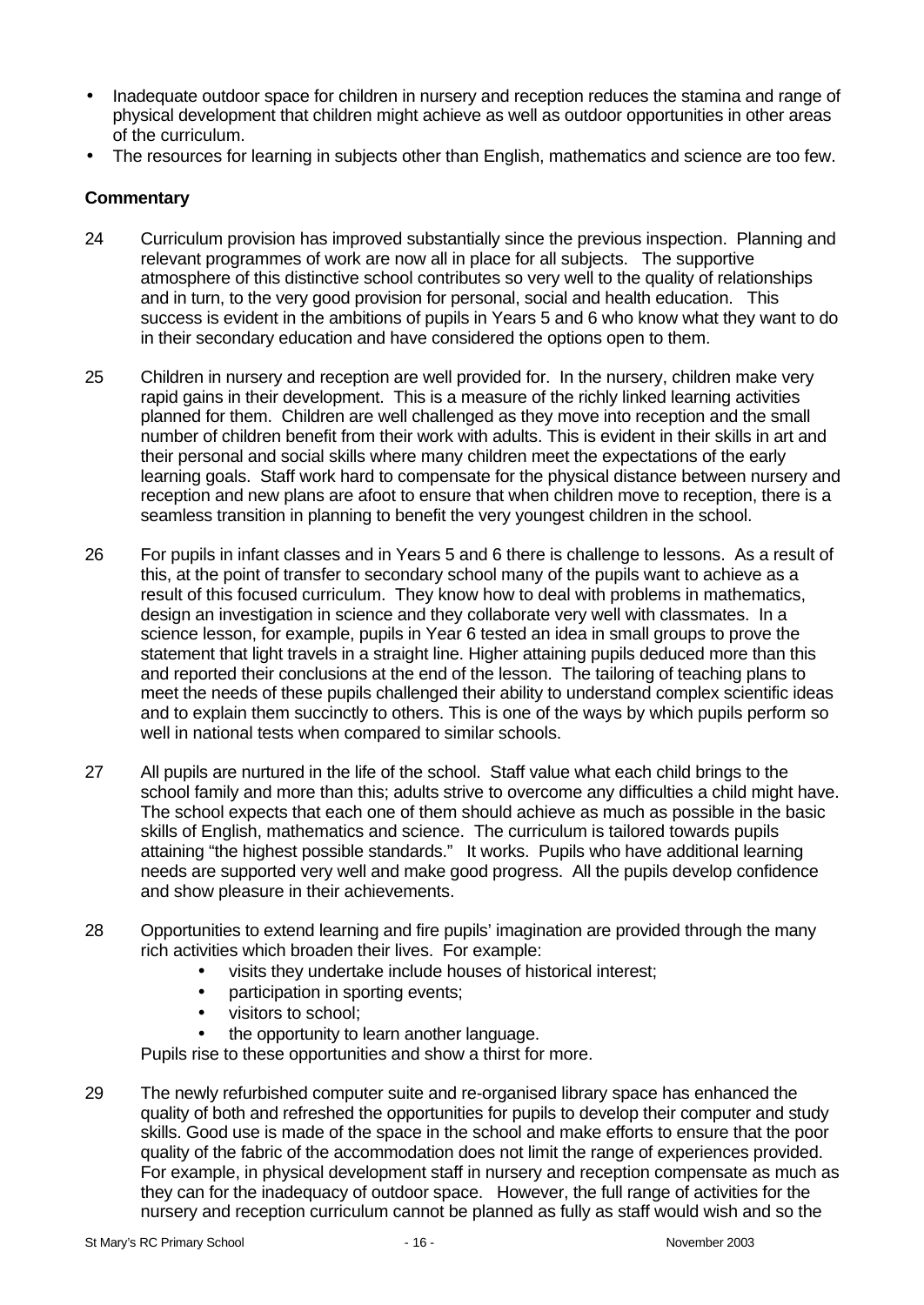children miss out on vital experiences. The school is aware of this and is exploring ways of dealing with these gaps in provision.

- 30 Overall, the school is adequately resourced. However, in music the richness of the full curriculum is adversely affected by there being too few resources. There are only nominal resources to prepare pupils to live in a diverse and multi-cultural society beyond Bacup.
- 31 Provision for special educational needs is very good. Pupils are identified as early as possible and appropriate steps are taken to assess their needs, write individual educational plans and provide support**.** Individual educational plans are reviewed each term, involving the special needs co-ordinator, class teachers and parents. The school strongly promotes educational and social equality, and is very committed to raising the achievements of all pupils. To this end there are helpful initiatives to support minority groups such as those cared for by the local authority.

#### **Care, guidance and support**

Overall, the provision for pupils' care, welfare, health and safety is **good**. The provision for guidance and support is **very good**. The involvement of pupils through seeking, valuing and acting on their views is **good**.

#### **Main strengths and weaknesses**

- The quality of caring support provided for pupils is outstanding.
- There is a high level of awareness of pupils' needs and support is very sensitive and well directed.

#### **Commentary**

- 32 Everyone in the school community is united in making all pupils feel valued, cared for and loved and this gives them confidence and a firm bedrock for learning and achievement. Staff are very sensitive to the needs of all children facing particular difficulties and provide them with very good support and counselling. For example:
	- pupils with special educational needs;
	- pupils cared for by the local authority;
	- pupils from minority ethnic backgrounds.

Where this support relates to achievement, the school takes into account the useful information provided by assessment and record-keeping. Furthermore, staff have a good knowledge of the pupils and how to meet their needs. This leads to good levels of satisfaction from parents and pupils.

- 33 The very good links between the school and parents and carers make a significant contribution to the quality of care provided. The school promotes healthy living well and there are good arrangements in place for child protection. The school works closely in liaison with external support agencies. Procedures for ensuring pupils' health and safety are good and risk assessments are carried out carefully. During the inspection a small number of health and safety issues were raised with the school. The school has identified them and has plans to resolve them.
- 34 The school is very effective in the way it raises pupils' self esteem. Pupils gain in confidence because of teachers' praise and encouragement as well as the good reward system. Arrangements for helping pupils settle in nursery and reception are very good. Parents speak very positively about the externally funded "Getting Ready for School" project; visits made to children's homes in the term before they join the reception class enable parents to talk over any concerns they have. Pupils joining the school from other schools are warmly welcomed and well integrated. There are appropriate transition arrangements with the six secondary schools to which pupils transfer.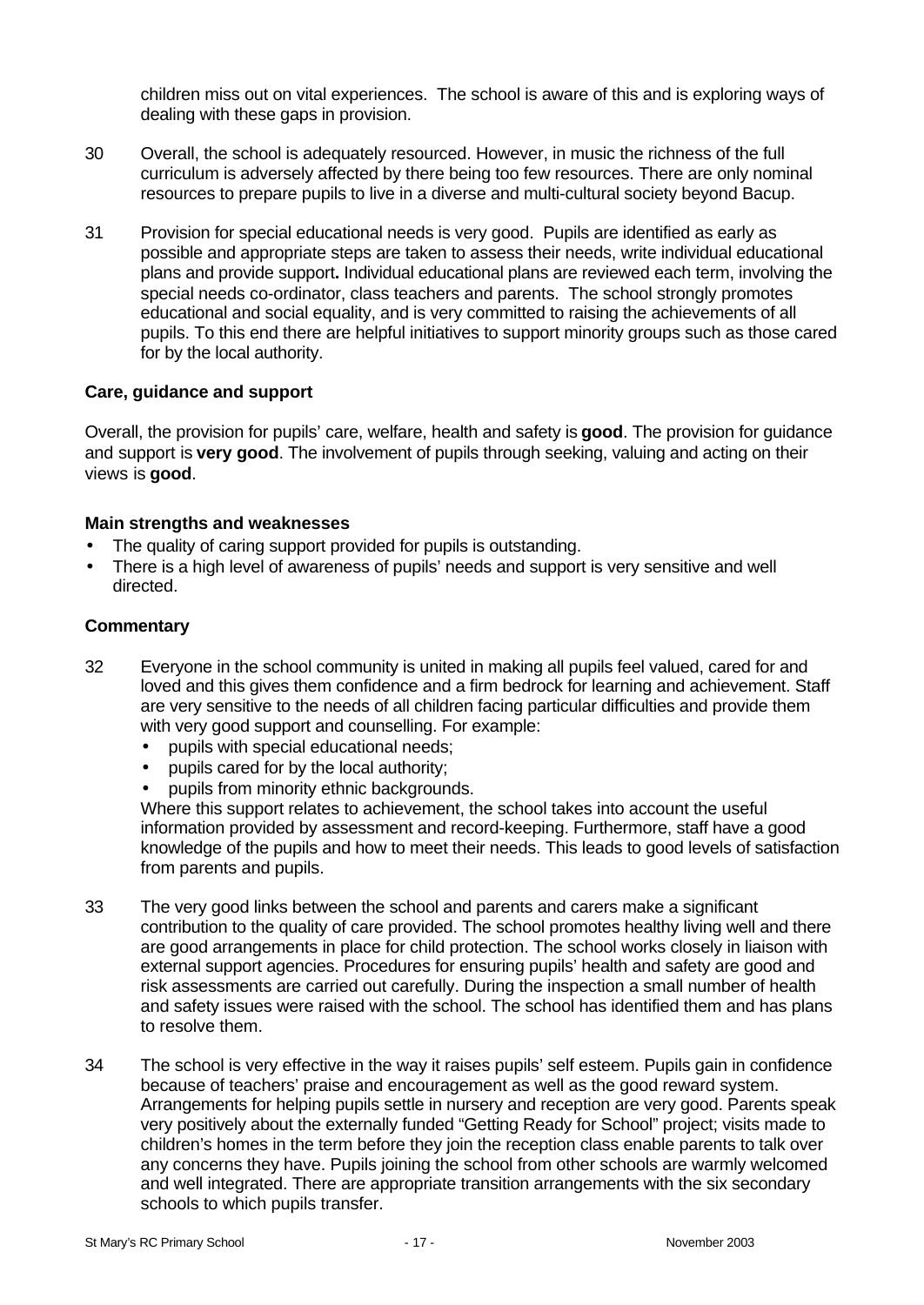35 The school values pupils' views. School council members have had a number of good ideas on how the playgrounds can be improved. The school provides £200 each year for the school council to spend and last year school council members chose to spend this on play equipment and litter bins.

#### **Partnership with parents, other schools and the community**

The school has **very good** links with parents and the local community and **good** links with other schools.

#### **Main strengths and weaknesses**

- The extremely strong partnership between school and parents.
- Parents are kept very well informed about the school.
- Parents and the school have both benefited from the provision of parents' courses.
- Parents are very supportive of the school but not enough parents support their children's progress by helping them with their learning at home.
- The school plays a key role in the local community.
- 36 The extremely strong partnership between school and parents has a very positive impact on pupils' education. The school knows local families well; it is very approachable and is always ready to sort out parents' concerns and problems. Parents have great confidence in the school and value everything that the school does for their children. Parents of children in the nursery and in the reception class have regular informal contact with staff and find teachers very helpful both in matters concerning their children's work and other matters. The "Getting Ready for School" project also provides good support and information for parents as well as things to do for children due to join the reception class.
- 37 Parents are kept very well informed about the school through regular informative newsletters, a good prospectus and annual governors' report and also other useful information and notices. Annual reports on pupils' progress are based on teachers' good knowledge of pupils. Reports generally, but not consistently, include targets for mathematics and English showing how pupils can improve their work in these subjects. Parents' evenings are well attended and the school makes arrangements to accommodate any parents unable to attend. The school seeks out parents' views about the school through questionnaires and acts on the findings.
- 38 Parental involvement projects such as the "Parents as Educators Course" and "Keeping up with the Children" are very successful. Many parents who have done these courses now work as parent volunteers in the school and find they are better able to support the learning both of pupils in the school and their own children at home. Participation in accredited courses also opens up avenues of employment for parents. The school benefits greatly from the small band of parents and grandparents who help in school. However, not enough parents help by supporting their children's learning at home. Teachers work hard to encourage parents; homework and reading diaries are sent home and stickers provide an incentive. Teachers comment that when parents help their children at home they make faster progress. The school is currently running a "Lads and Dads" course which links sport and reading.
- 39 The school makes its biggest contribution to the community through its total commitment to the education and welfare of local children and the support it provides to parents. The headteacher is on the committees of all the important local community agencies in order to ensure that any local initiatives are responsive to the school's needs and can benefit from his knowledge. The school works very closely with two charities, who work with local families in need. Community workers from these charities have done very valuable work in supporting children and raising their self-esteem. This work included a very successful circus skills course for pupils. Funding problems mean that the school is not currently benefiting from the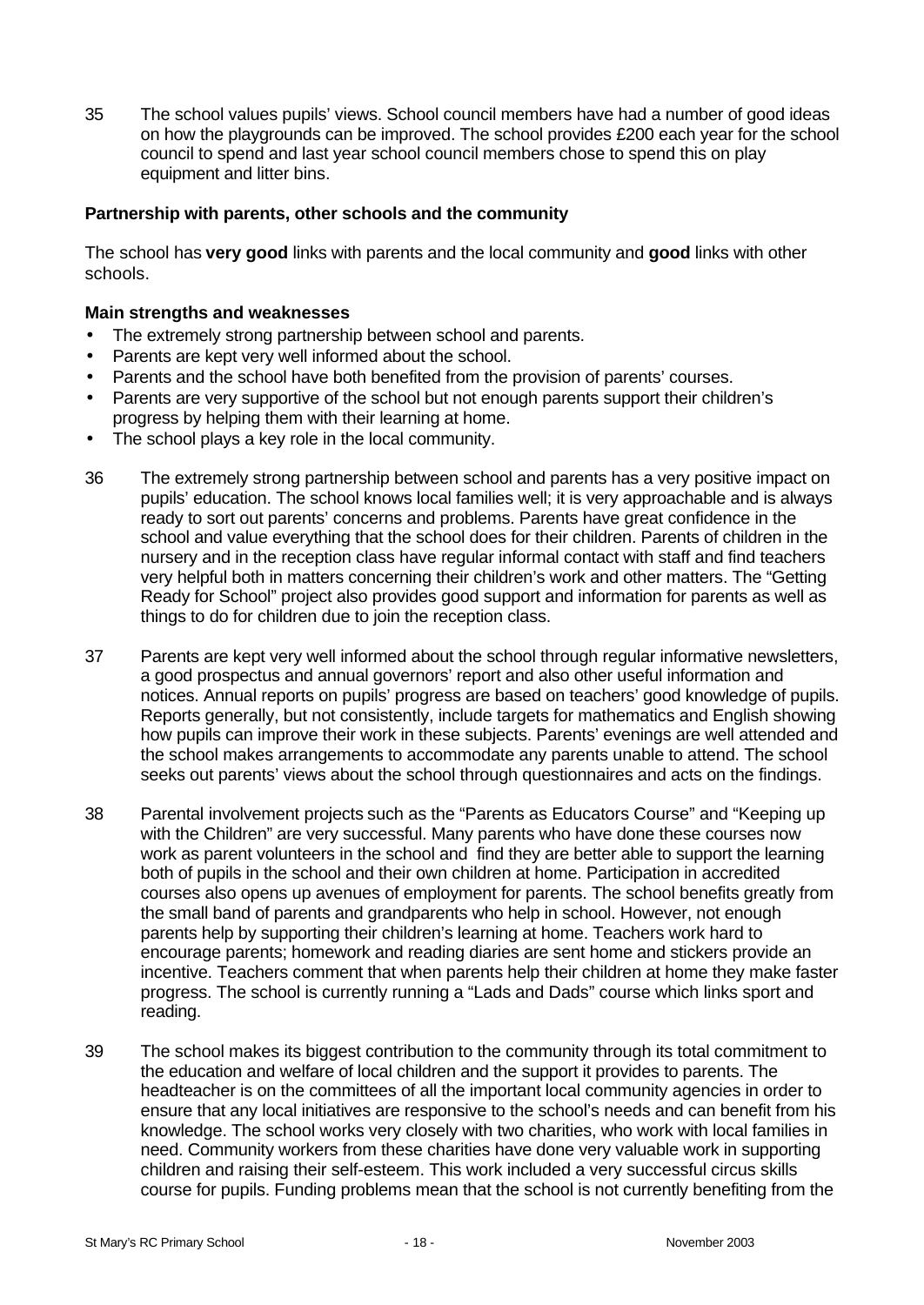work of these charities but the school expects that they will again support the school in the future.

- 40 There are many other good community links which benefit the school. There are close links with the church and the parish priest is a frequent visitor in school. Visits which pupils make within the local community and the regular visits from people working in the community, all greatly help to enrich pupils' learning. Pupils also benefit from the coaching provided by Burnley football club.
- 41 The school has some good links with the six secondary schools to which pupils transfer. Links are particularly strong with the specialist language college to which the majority of pupils transfer and pupils in Year 5 and 6 benefit from specialist lessons in French and German. The arrangements which the school makes to ease the transition of children joining the nursery and the reception class are very good.

#### **LEADERSHIP AND MANAGEMENT**

The leadership and management of the school are **good**. The leadership of the headteacher is **very good** and he is **well** supported by key staff. The work of the governing body is **satisfactory**.

#### **Main strengths and weaknesses**

- The leadership of the headteacher is very good.
- Financial management is good.
- The school is highly effective at raising pupils' standards from very low beginnings.
- Overall, the strengths identified in the last report have been maintained and parents consider that the school is very well run and consider the headteacher to be very effective.
- There is insufficient time for coordinators to observe teaching.
- 42 The headteacher has a very strong vision which, with its emphasis on standards and care, is a driving force. The school has a strong mission statement, clear aims and policies which provide positive direction for all in the school. The headteacher maintains the high quality of leadership that has been the hallmark of his work for many years. The very strong areas are:
	- his commitment to improve pupils' academic knowledge and skills from a very low base on entry to the school;
	- his promotion of a very strong pastoral system that caters for all pupils and leads to an orderly, sensitive and effective school;
	- the example he gives to all staff, governors and pupils is a very high standard.
- 43 Although there is no deputy headteacher, presently, senior staff provide the headteacher with good support. They work extremely hard and make a positive impact on all areas of school life. The management role of curriculum coordinators is developing, although they have insufficient experience of managing a budget or checking on the quality of teaching in their curriculum area. For instance, by observing colleagues and making judgements on the quality of teaching. Consequently, there are inconsistencies in important areas such as assessment in subjects other than English, mathematics and science.
- 44 The effective school improvement plan has a yearly cycle of review, sensible priorities and targets, realistic costings and the action required for implementation. Methods and criteria for monitoring and evaluating the school's intentions are taken seriously. There is an impressive range of strategies in place, including parental questionnaires, interviews with curricular coordinators and the analysis of test results. Action plans for curriculum and teaching policy areas are having a positive influence on improving pupils' standards of attainment.
- 45 Financial and performance management are effective. In 2002/3, the school had a budget surplus of almost £47,000, but this has been reduced in this financial year to £9,000 because of: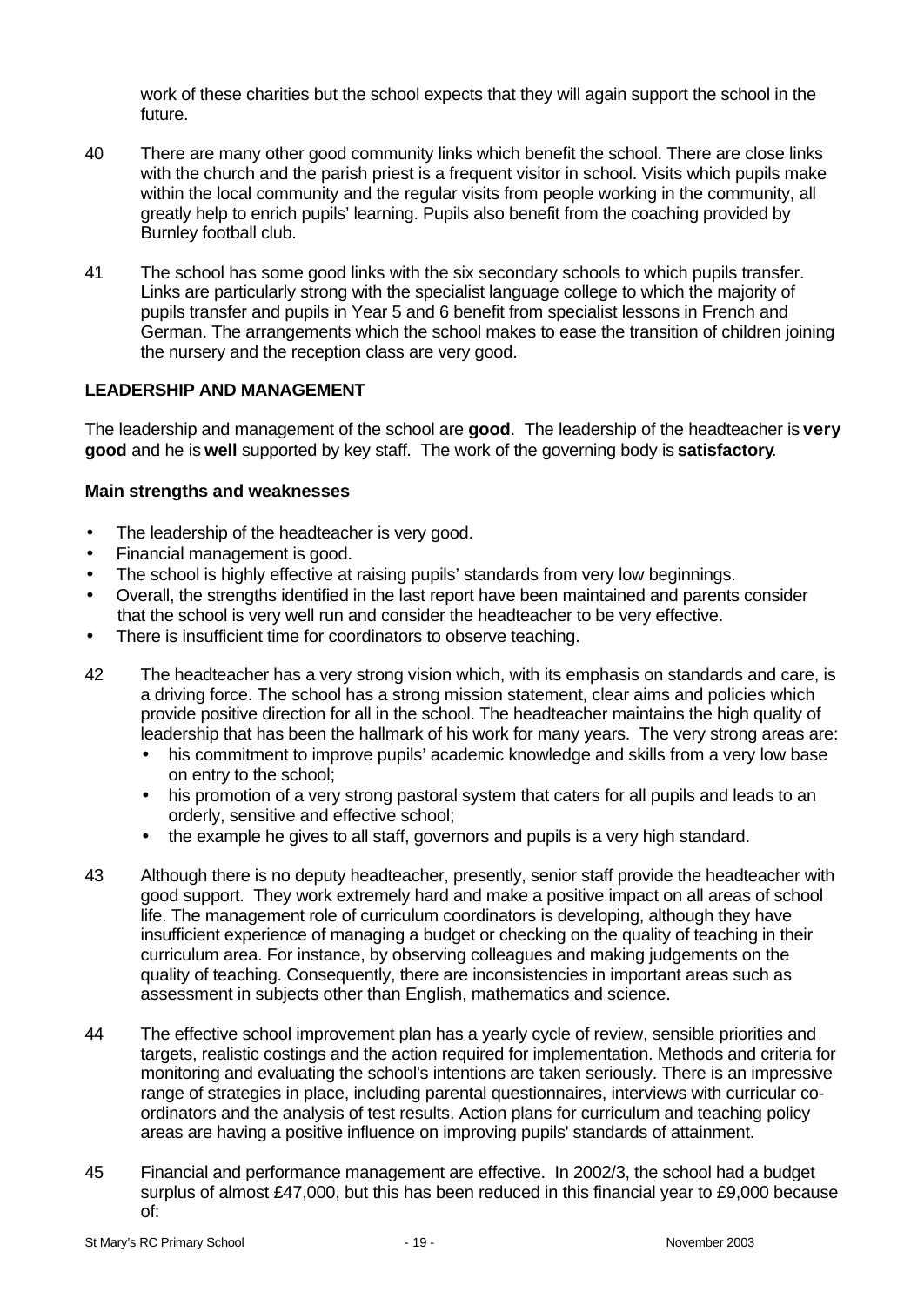- the employment of an additional teacher;
- extra funding for the nursery and reception classes;
- increases in the cost of teachers' superannuation.

Money is well allocated to the priorities identified in the school improvement plan and grants are used effectively for their purpose. The school has good procedures and practices for ensuring that value for money is achieved in the buying of services and learning resources.

#### *Financial information for the year April 2002 to March 2003*

| Income and expenditure $(E)$ | Balances (£) |                                |
|------------------------------|--------------|--------------------------------|
| Total income                 | 515670       | Balance from previous year     |
| Total expenditure            | 468907       | Balance carried forward to the |
| Expenditure per pupil        | 2056         |                                |

| Income and expenditure $(E)$ |        | Balances (£)                        |       |
|------------------------------|--------|-------------------------------------|-------|
| Total income                 | 515670 | Balance from previous year<br>34440 |       |
| Total expenditure            | 468907 | Balance carried forward to the next | 46662 |
|                              |        |                                     |       |

- 46 The governors are keen, enthusiastic and supportive. They have a good understanding of the strengths and weaknesses of the school, mainly because they receive detailed and thorough reports from the headteacher. The governing body has a sound influence over the direction the school is taking and it fosters the clear and unequivocal aims about achieving the highest possible standards of academic achievement and care. An area for development is an increase in the amount of time governors spend in school and particularly in classrooms and with teachers. However, the Chair of Governors, who is the local priest, spends a lot of time in the school and often takes part in collective worship.
- 47 The quality of leadership in Special Educational Needs is very good. The co-ordinator has a very good overview of the needs and the progress of pupils with special needs and works effectively with class teachers, support assistants and a specialist teacher employed by the school, to ensure that there is good information available and that the needs of pupils are met in lessons. Reviews are held each term, to consider each individual education plan and there are good links with the parents of the pupils. The co-ordinator works extremely hard and is very committed to ensuring that the needs of pupils with special educational needs are established as early as possible, the needs are assessed and staff are deployed to support the pupils.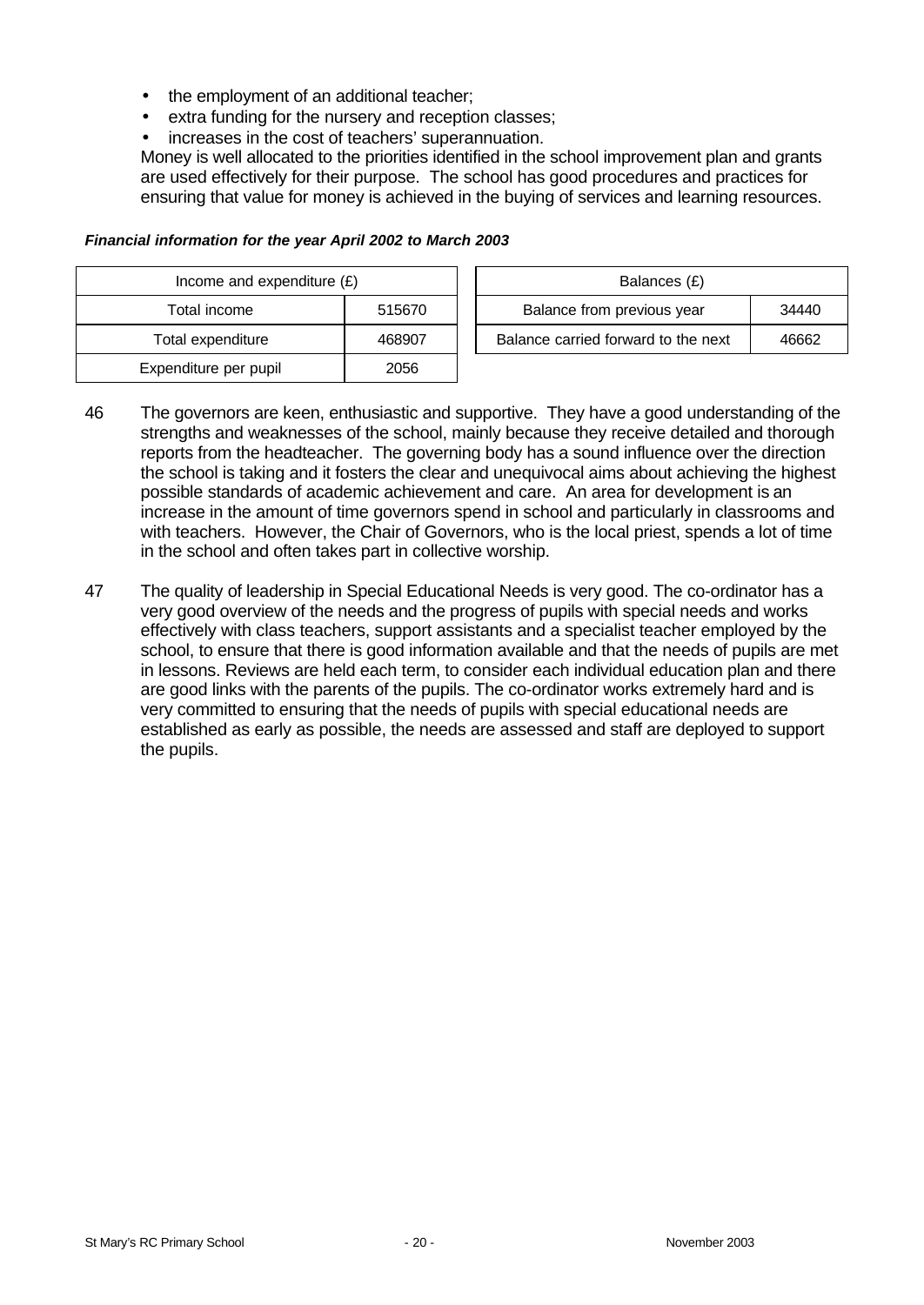# **PART C: THE QUALITY OF EDUCATION IN AREAS OF LEARNING, SUBJECTS AND COURSES**

# **AREAS OF LEARNING IN THE FOUNDATION STAGE**

Provision is **good** overall in the Foundation Stage.

The school has sustained the valuable start to education for the children in nursery and reception classes seen at the time of the previous inspection. Changes in staffing and in the curriculum for children in this stage of their education does not deter this small team from working together as a Foundation Stage to improve the planning for reception to that of the very best in the nursery. Big swings in the numbers of children from year to year in both nursery and reception and the considerable physical distance between the two classes make planning challenging. The two teachers are good practitioners who benefit much from the effective contribution of the experienced assistants. The team adds much to the quality of children's learning. Particularly strong are:

- the very good teaching in the nursery;
- the very effective procedures and practices for judging the levels of attainment of the children.

Children achieve **very well** from low starting points in their personal and social skills and creative development. Achievement is good in communication, language and literacy, mathematical development and knowledge and understanding of the world. There was insufficient evidence to judge achievement in physical development.

## **PERSONAL, SOCIAL AND EMOTIONAL DEVELOPMENT**

Provision in personal, social and emotional development is **very good**.

#### **Main strengths and weaknesses**

- The high expectations of staff.
- The shared emphasis on developing the quality of children's talk and the skills of listening brings an evident sense of self esteem and confidence.
- The calm yet stimulating rooms are places where children want to be.
- The very good planning links many areas of learning and creates routine and order in both nursery and reception.

- 48 No direct teaching was seen in this area of the curriculum but the expectations of the school for its children have a marked impact on their early and very good achievement. Both nursery and reception give a very high priority to this area and make sure that opportunities for development are woven into all other areas of learning.
- 49 In the nursery, the very small numbers of children mean that they have very rich opportunities to develop early relationships in this warm and trusted environment. For example, when children have their snacks, there is the chance to chat with others across the table, to make choices about their likes and dislikes and to familiarise themselves with the daily conventions and simple courtesies of life.
- 50 Children in reception are well versed in the classroom routines and they rise to the expectations of them. These are made clear by staff and through regular contact with older pupils as they move about the school. These young children see the required standards of behaviour expected and come to know that the care and encouragement children received is part and parcel of their school. Very good relationships at all levels ensure that children quickly become confident young learners whose positive views about school life promote a "want to learn" culture from early on in their school life. There is good provision for children with English as an additional language to their mother tongue. The time spent in nursery is geared to the needs of the child and family.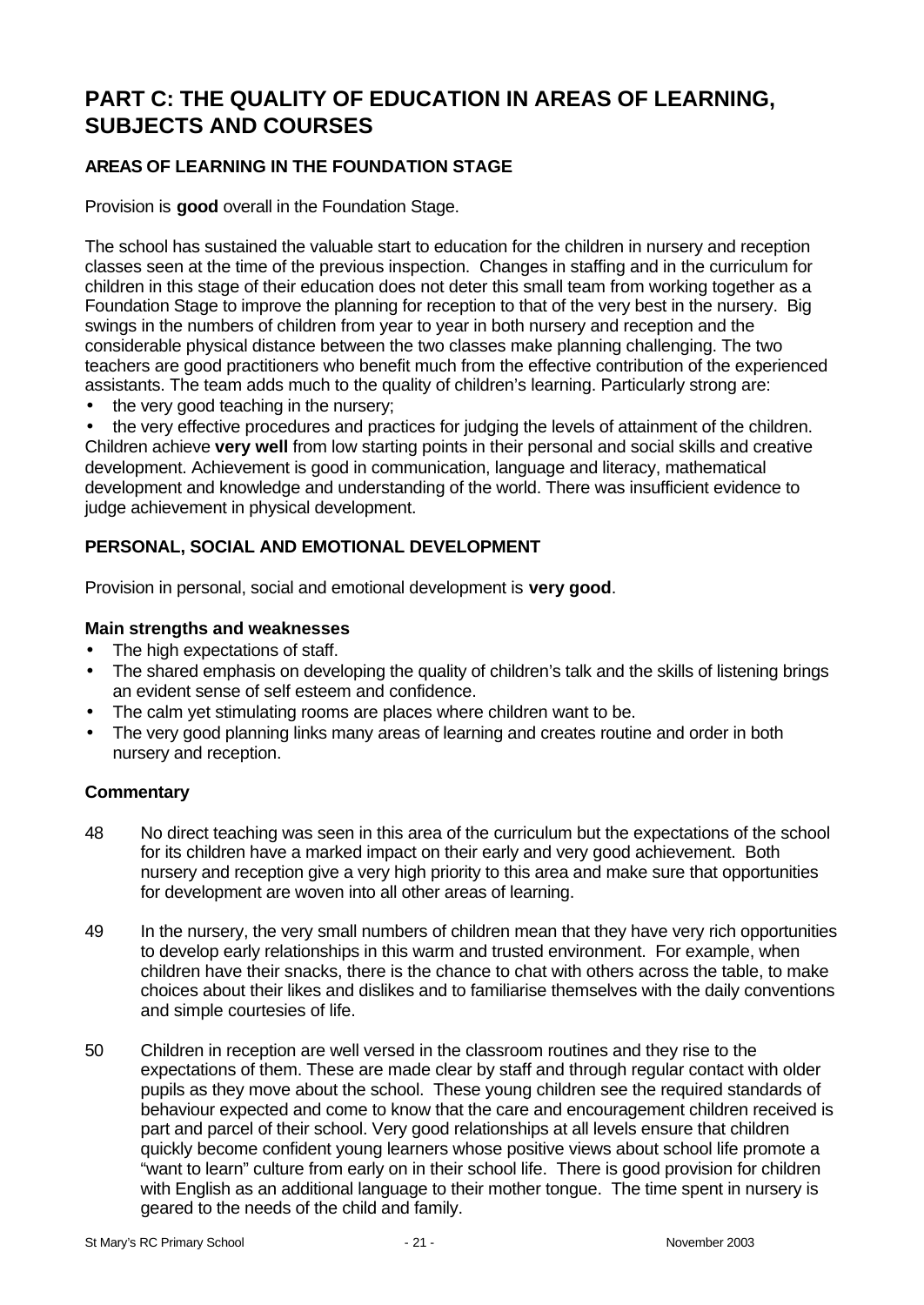51 By the time they start Year 1, most children meet the expectations for this area of the curriculum. They organize their personal belongings well, they work together in harmony around a shared activity and most of them take turns and listen to others. They know that this is expected of them. They know too that what they say is as important as any other child.

## **COMMUNICATION, LANGUAGE AND LITERACY**

Provision in communication, language and literacy is **good**.

#### **Main strengths and weaknesses**

- Good quality teaching.
- The consistent focus on developing children's talk and the skills for early reading and writing.
- An exciting curriculum, tailored to meet children's needs.
- Very good support from classroom assistants.

#### **Commentary**

- 52 Good teaching ensures that children have the opportunities to talk and to develop their confidence and use of language so that they can be understood clearly and to help them in learning. This vital approach is very successful. Children are eager to talk, ask questions and begin role play with others. They develop a love for story and enjoy the opportunities for writing. In nursery, staff model the processes of reading and writing in exciting ways and this enables children to see the links between them. For example, they act out the antics of the "Rainbow Fish" skilfully guided by the teacher. The introduction of letter sounds helps them to begin to recognize some words in familiar stories.
- 53 By the time children leave reception a very few higher attaining children meet the early learning goals. In reception, children listen carefully to others and build closely on the gains made in their spoken language. For example, the "Art Gallery" features a fascinating array of illustrations to prompt questions and ideas to widen children's ideas as well as building basic skills of forming letters. They make good progress in reading and writing and extensive progress in their use of language and their speaking skills. By the time they start Year 1, standards are below the expectations for their age and children have achieved well.

#### **MATHEMATICAL DEVELOPMENT**

Provision in mathematical development is **good**.

#### **Main strengths and weaknesses**

- Good teaching that results in effective learning.
- The focus on the language of mathematics.
- Classroom assistants give very strong support.
- An interesting range of practical activities is provided, hampered only by the limited opportunity for work on space and measure outdoors.

#### **Commentary**

54 Children achieve well overall. They make very good progress in the nursery in their mathematical experiences and this is built on well in reception. Children are provided with hands-on experiences to develop their mathematical understanding and staff focus rightly on mathematical words such as "one more" and "one less" and use good methods to encourage children to use numbers in relation to each other and in a variety of ways. For example children in sand play count the pebbles and at snack time, others count the pears given out. This consolidates their understanding of these concepts of number in real life. Pupils are likely to be below the expectations for the area by the end of the reception year.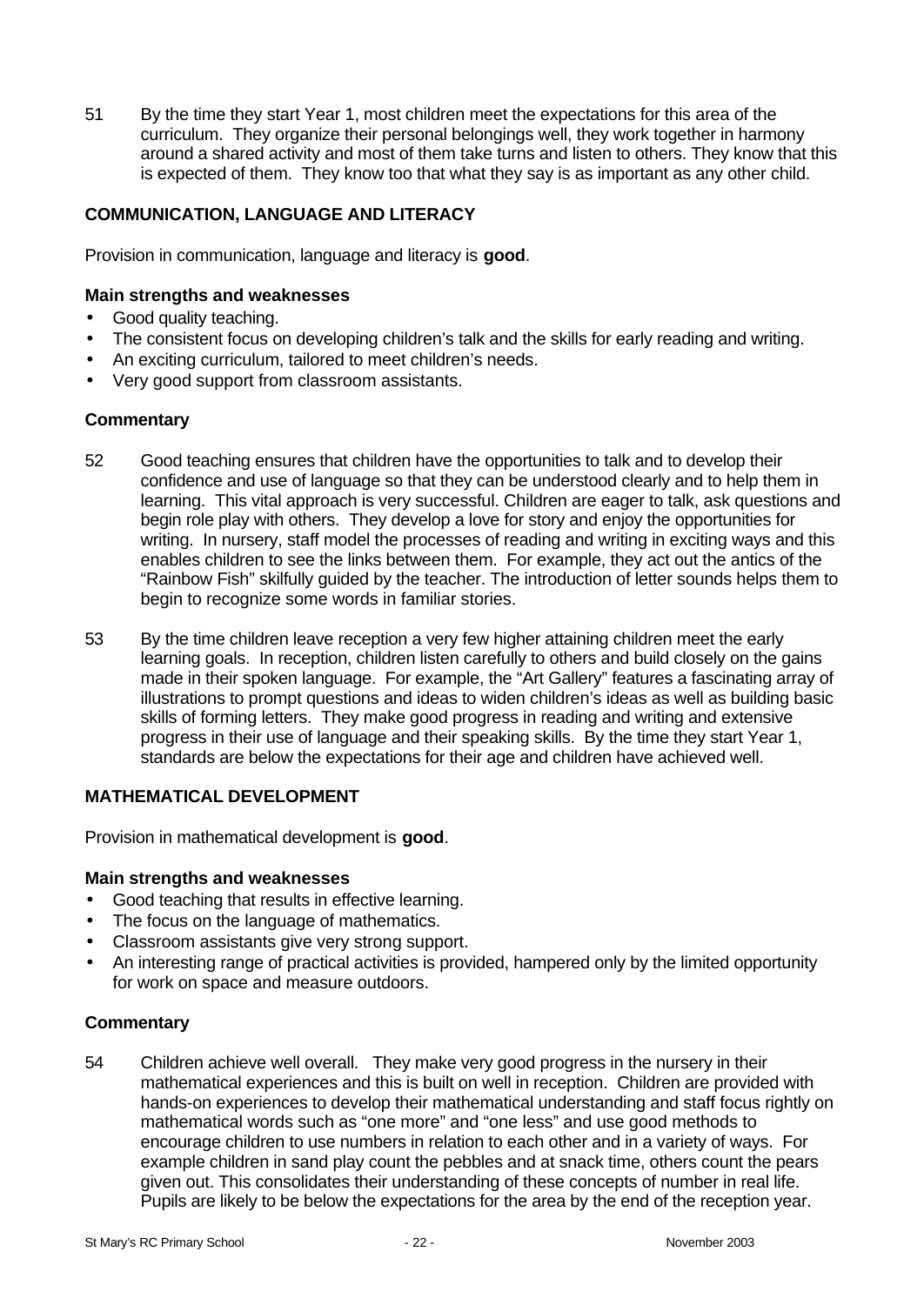The opportunity for mathematical play outdoors in big spaces would enrich the range of experiences and give children the chance to achieve even more, especially in reception. Classroom assistants are very skilful and give strong support to children's development in many aspect of play in which the language of mathematics might be used.

# **KNOWLEDGE AND UNDERSTANDING OF THE WORLD**

Provision in knowledge and understanding of the world is **good**.

#### **Main strengths and weaknesses**

- The curriculum is well planned and linked with other areas of learning.
- A wide range of stimulating experiences is provided.
- Topics have features from many of the areas of learning so that children make connections in their learning.
- Planning in reception builds on that of the nursery but is not as robust yet.

## **Commentary**

55 Teaching is good overall. Staff have high expectations in this area of learning and strive to give children a wide variety of cultural examples to open their eyes to new experiences. For example, in nursery, a rich array of objects from the past gives children the opportunity to touch and explore "old" things. Teaching in the nursery is very good. These children achieve a great deal because there are highly effective methods that guide children to big steps forward. For example, the very youngest three year old observed the weather, chose the relevant weather symbol from attractive hanging mobiles and described what it meant to others in the small group. In addition, children are given plenty of opportunities to explore their environment, for example, as "Percy the Park Keeper" on a 'walk' around the school grounds and examine the colours and texture of leaves. Reception children build on the ideas and skills gained through observation and from using computers. They build imaginatively using wooden blocks that are transformed into a house, a car, then a boat from which everyone tips out into a sea of thrills and delight. They make good progress to wards the early learning goals because they are skilfully guided by adults. All pupils are likely to be below expectations in this area by the end of the reception year but they have achieved well.

# **PHYSICAL DEVELOPMENT**

Provision in this area of learning is **satisfactory**.

#### **Main strengths and weaknesses**

- Staff make good efforts to use the unsatisfactory outdoor area to develop children's physical skills.
- Activities planned to develop manipulative skills are good.
- There is too little balance between children exploring for themselves and activities that are directed and supported by adults, in the outdoor area, for children in nursery.
- Provision for children in reception is too narrow because it is mainly indoors.

# **Commentary**

56 Children are provided with a satisfactory range of opportunities to develop their physical skills overall. Indoors children make good progress within the range of skills and stamina that can be developed. The dedicated nursery play area provides a small space to play with wheeled toys, develop some control and awareness of others but this is a poorly designed area that curtails the amount of experiences that can be planned. As a result, the children have less opportunity than most at this age to refine their skills by exploring for themselves. Moreover the opportunity to develop important skills of climbing, balancing, scrambling and jumping are not as good as they could be, even though staff work especially hard to compensate through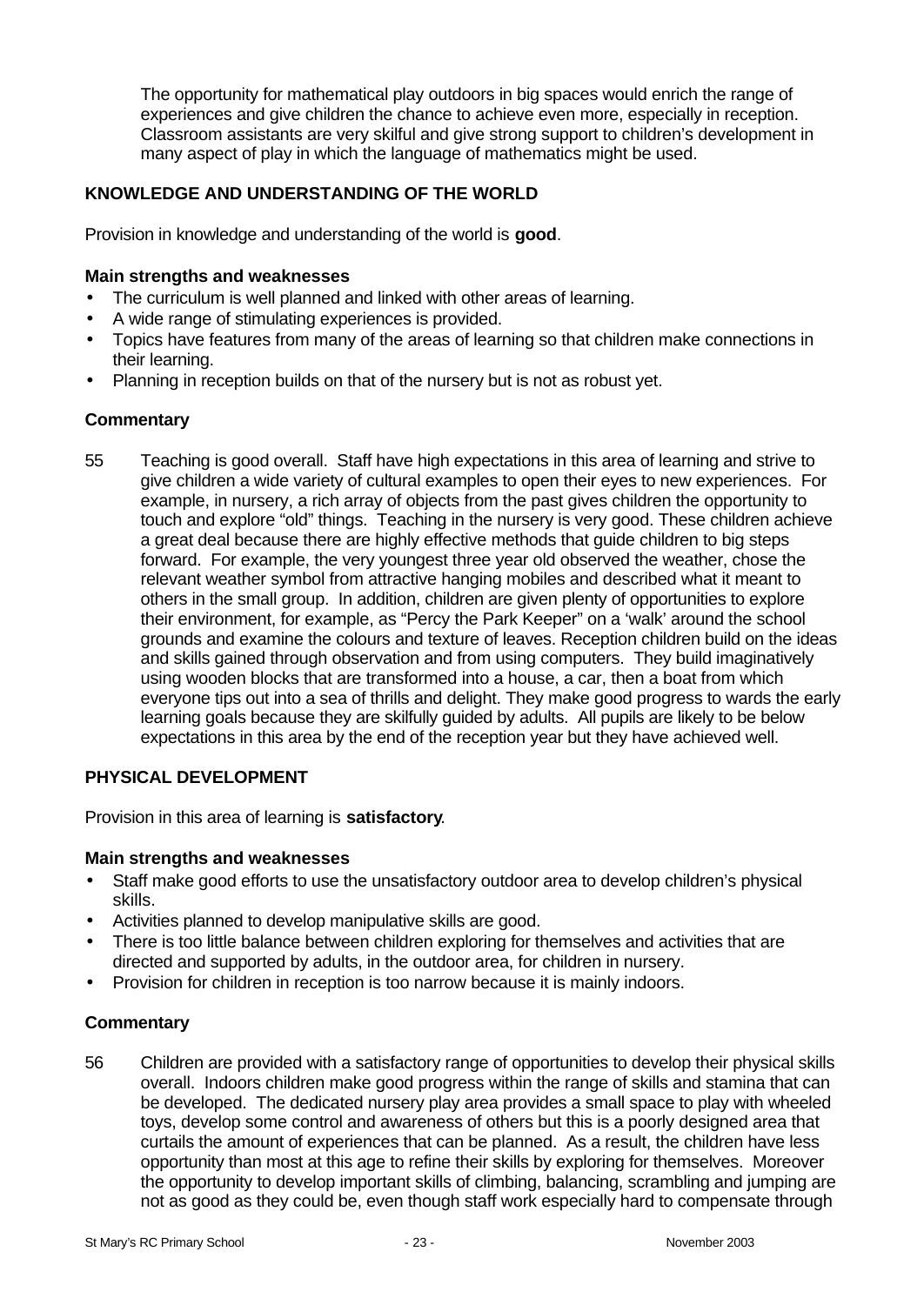regular timetabled playtimes and lessons in the school hall. Fortunately, children in both nursery and reception benefit as a result. They develop their skills of throwing, catching and kicking appropriately. Good teaching enables children to make good progress in relation to their various abilities. There is insufficient evidence to judge the standards achievement by the time they leave reception year. However, in the skills seen, many of the children have close to typical manipulative skills, for their age. These are developed very well through the many opportunities they are given to work with tools, such as scissors, glue sticks and paint brushes.

# **CREATIVE DEVELOPMENT**

Provision is **very good**.

## **Main strengths and weaknesses**

- The quality of teaching is very good.
- Rich learning experiences are well planned to develop skills and link with other areas of learning
- Children achieve very well.
- There is a very good balance achieved between children exploring for themselves and activities directed and supported by adults for children in nursery and for those in reception.

#### **Commentary**

57 There is a very wide range of exciting experiences planned for the children to give them the chance to work with music, media and materials not encountered before. They are also given good opportunities to select their own from a good selection of materials. A strength of this area of learning is the rich exposure to the work of many different artists that lend a visual stimulus and promote a delicacy to the work of children in both nursery and reception. As a result, children make very good progress, particularly with their painting, drawing and observational skills. Most are on course to meet the standard expected at the end of the reception year overall and many of the children exceed the expectations in their use of brushes and media. Work on display shows that children learn different techniques, such as printing, and painting in the style of an artist's work they observe. Work produced is of a high standard for children of this age. They use everyday materials, such as paper, feathers and wood shavings for example, to represent their ideas. Pleasingly, they are taught how to use glue to join different parts together. They also use a 'paint ' software increasingly confidently on the computer to develop their drawing on screen. They enjoy singing and listening to the guitar in reception and have opportunities to explore the sounds of different instruments.

#### **SUBJECTS IN KEY STAGES 1 and 2**

# **ENGLISH**

Provision in English is **good**.

#### **Main strengths and weaknesses**

- Standards in national tests at the age of 11are well above average.
- The quality of teaching and learning is good.
- The range of activities is good.
- The judging of pupils' levels of attainment is good.
- Leadership and management are good.

- 58 Overall, pupils' achievement is very good. This is because:
	- the quality of teaching is good;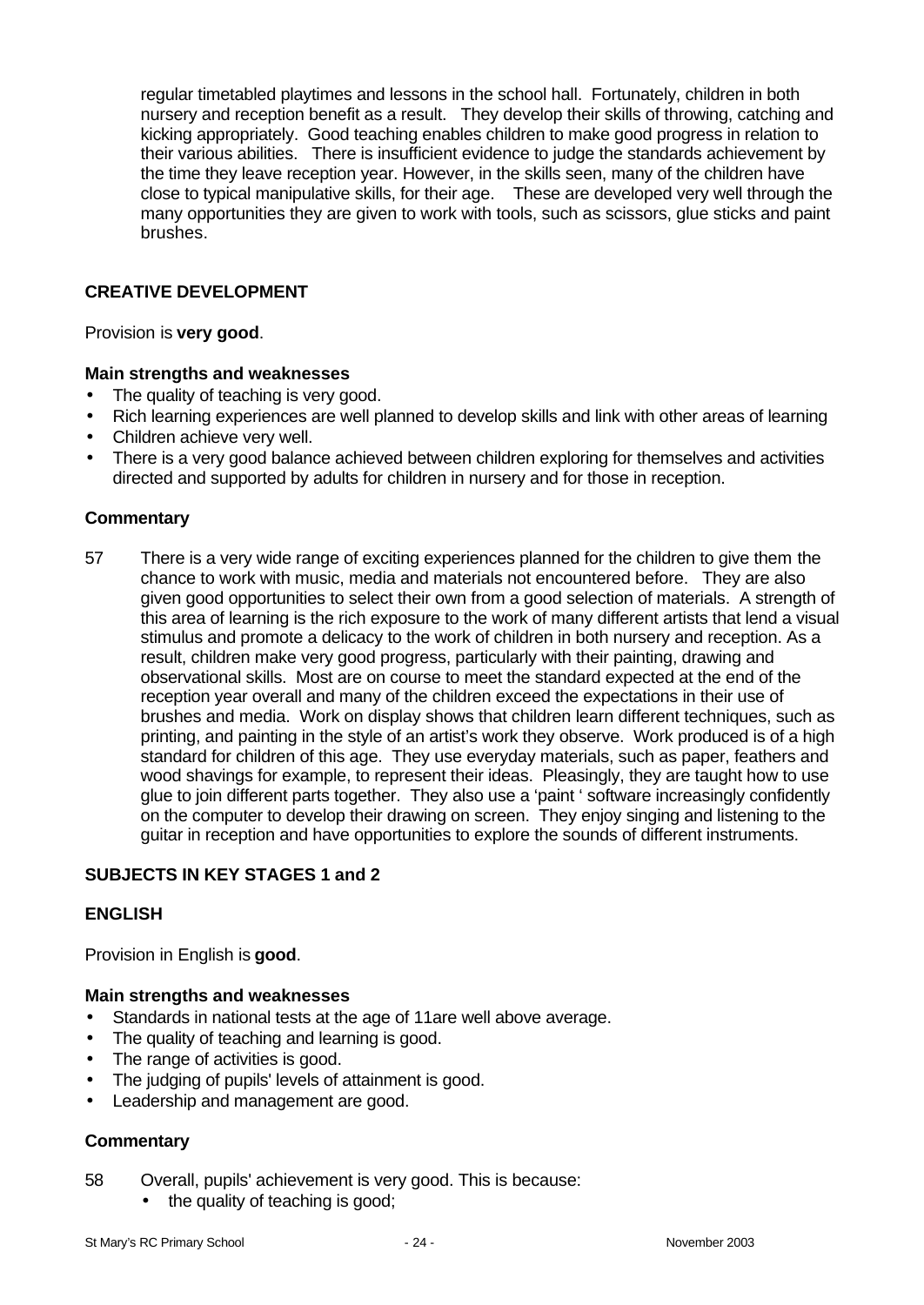- there is a strong emphasis on teaching basic skills;
- pupils want to do well, particularly in reading.
- 59 Standards in speaking and listening are well below average by the age of seven. Pupils come to the school with very low levels of knowledge and skills. They achieve very well in Years 1 and 2. Most speak clearly and use whole sentences to ask and answer questions. They are beginning to offer further details in their answers. By the age of 11, standards are in line with national expectations. Higher attaining pupils make effective contributions to group discussions. They use an increasingly wide vocabulary. Most pupils are developing a strong awareness of how and when to use standard English.
- 60 Standards in reading are below average. By the age of seven, higher attaining pupils are accurate and fluent readers who understand the books they read. Lower attaining pupils have problems with basic skills and knowledge, such as knowing the sounds of individual letters. The school rightly puts great emphasis on improving this aspect of pupils' work. By the age of 11, the majority of pupils have sound skills and the higher attaining pupils a little better than this. Most pupils read expressively and use punctuation well to give rhythm to their reading. Throughout the school pupils achieve very well and this has much to do with the good attitudes they show.
- 61 By the age of seven, standards in writing are below average. However, pupils achieve well from the very low standards when they enter the school. Higher attaining pupils have good basic skills, with neat, joined-up handwriting, mainly accurate spelling and sound punctuation skills. The teacher has successfully targeted the improvement of punctuation. Most pupils write interesting stories and diary entries. By the age of 11, standards are average and achievement is very good. Most pupils have sound basic skills and they write for a range of purposes and audiences. Higher attaining pupils are developing a rich vocabulary and highly readable style:

"The gory, terrifying setting and the scabby, raggy characters make the play 'Macbeth', drag you into the world of William Shakespeare."

Lower attaining pupils have clear difficulties with basic skills, but they are being improved and pupils make a lot of effort.

- 62 Overall, the quality of teaching is good. Work is well matched to meet the needs of pupils at different levels of attainment. Work in English is well organised and an appropriate balance is achieved between direct teaching and time to work on relevant tasks. Management of lessons is very good and this means that little time is lost and a good working ethos is established. The best teaching was seen in Year 6. The strengths were:
	- very clear planning that catered for all pupils and provided a varied lesson. As a result, all pupils had opportunities to participate, either through reading their poem or discussing aspects of bullying;
	- the teacher's good subject knowledge and understanding. This means that the resources were highly relevant and challenging;
	- high expectations that were well matched with pupils' prior attainment. Pupils' confidence and commitment were well nurtured by careful feedback.
- 63 Leadership and management are good. To be better than this, time will have to be found for the coordinator to observe more lessons. The judging of pupils' levels of attainment is highly focused and accurate. Pupils have targets to meet and these are informed by the good marking. The programme of work is good and varied and most pupils find it interesting.

#### **Language and literacy across the curriculum.**

64 Overall, there is a satisfactory range of opportunities to use literacy across the curriculum. Particularly useful work is done in personal, social and health education, such as the work on bullying in Year 6.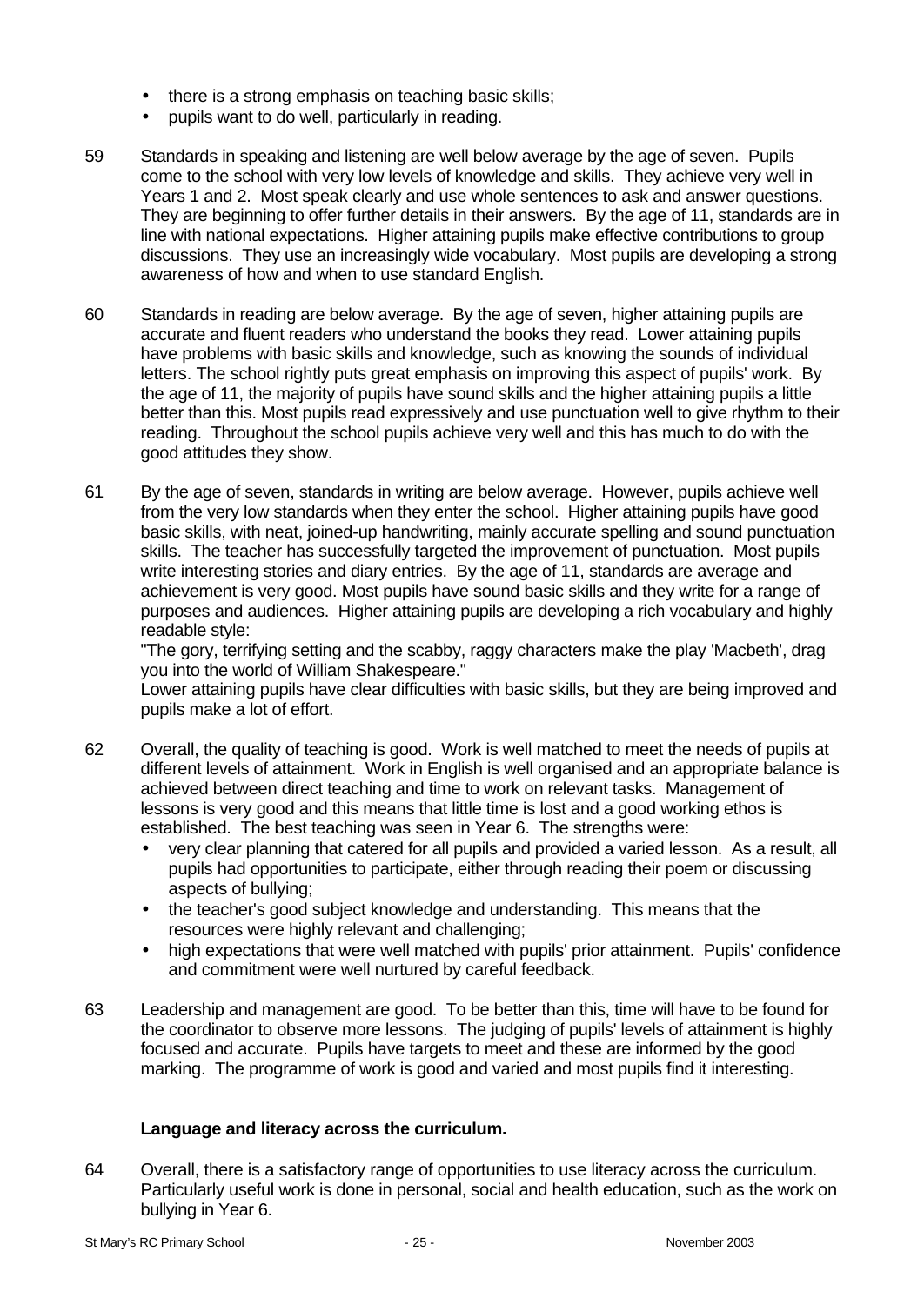# **MATHEMATICS**

Provision in mathematics is **good**.

#### **Main strengths and weaknesses**

- The quality of leadership in the subject is good.
- The quality of teaching is good overall and is particularly strong in Years 5 and 6.
- The outcomes of assessments are used well to analyse pupils' progress and to inform teachers' planning of lessons.
- Teachers do not consistently encourage pupils to become independent learners, often offering too much direction to their learning.

- 65 Since the previous inspection the school has made good progress. Curriculum leadership and management are good because the co-ordinator works closely with the headteacher, and is a good practitioner. There is effective monitoring and evaluating of provision for mathematics in the school. There have been improvements in assessment procedures since the previous inspection, in particular the analysis of national test results and the optional tests undertaken at the end of Years 3, 4 and 5. In consequence standards are high and have improved since the previous inspection. They are now average by the end of Year 2 and above average by the end of Year 6, with pupils likely to reach the demanding targets set by the governors. As a result achievement is very good because they enter the school with levels of attainment well below average.
- 66 The scrutiny of pupils' work and discussions with pupils indicate that most pupils in Year 2 are confident with place value to 1000, can add and subtract two digit numbers and apply simple division and multiplication accurately. Their awareness of properties of shapes is good. They can construct and interpret bar charts. Similarly, in Year 6, the more able pupils efficiently calculated multiplication and division of decimals by 1000 and 10000. They show a good understanding of percentages and factors. They gather and interpret data and present their findings using the correct type of graph and appropriate scale.
- 67 The quality of teaching is good and particularly effective in Years 5 and 6. In lessons observed teachers had a good knowledge of how well pupils had mastered the previous work and structure the lesson towards what they want individuals and groups to be able to do. This provides a clear focus. Skilful questioning challenges pupils to respond at their own level. An improvement since the previous inspection is a much clearer focus upon those areas of learning identified as weaknesses, by the analysis of test outcomes, resulting in pupils improving their understanding of mathematics. In a Year 5/6 lesson pupils were very effectively guided through the process of adding and subtracting decimals to two places, with the lesson moving at a good pace as the result of clear planning and good knowledge of what pupils could and could not do. Class management is very good. A supportive, positive atmosphere is created and teachers use praise well to motivate the learning and reinforce good behaviour. The final part of the more effective lessons is used well to summarise key learning objectives, check understanding and point up future learning. Occasionally, opportunities were missed for pupils to express their own opinions on what they thought they achieved in the lesson.
- 68 The progress of pupils is carefully tracked, and end of year tests, along with assessments of units of work undertaken, provide useful information for teachers to check how well their pupils are learning. In addition, these judgements enable any particular weaknesses in areas of the mathematics curriculum to be highlighted and pupils' progress further checked to ensure that there are improvements. For example, the school has developed a clear policy for teachers in the teaching of calculations and has effectively targeted mental mathematics sessions and the teaching of problem solving techniques. The mental mathematics sessions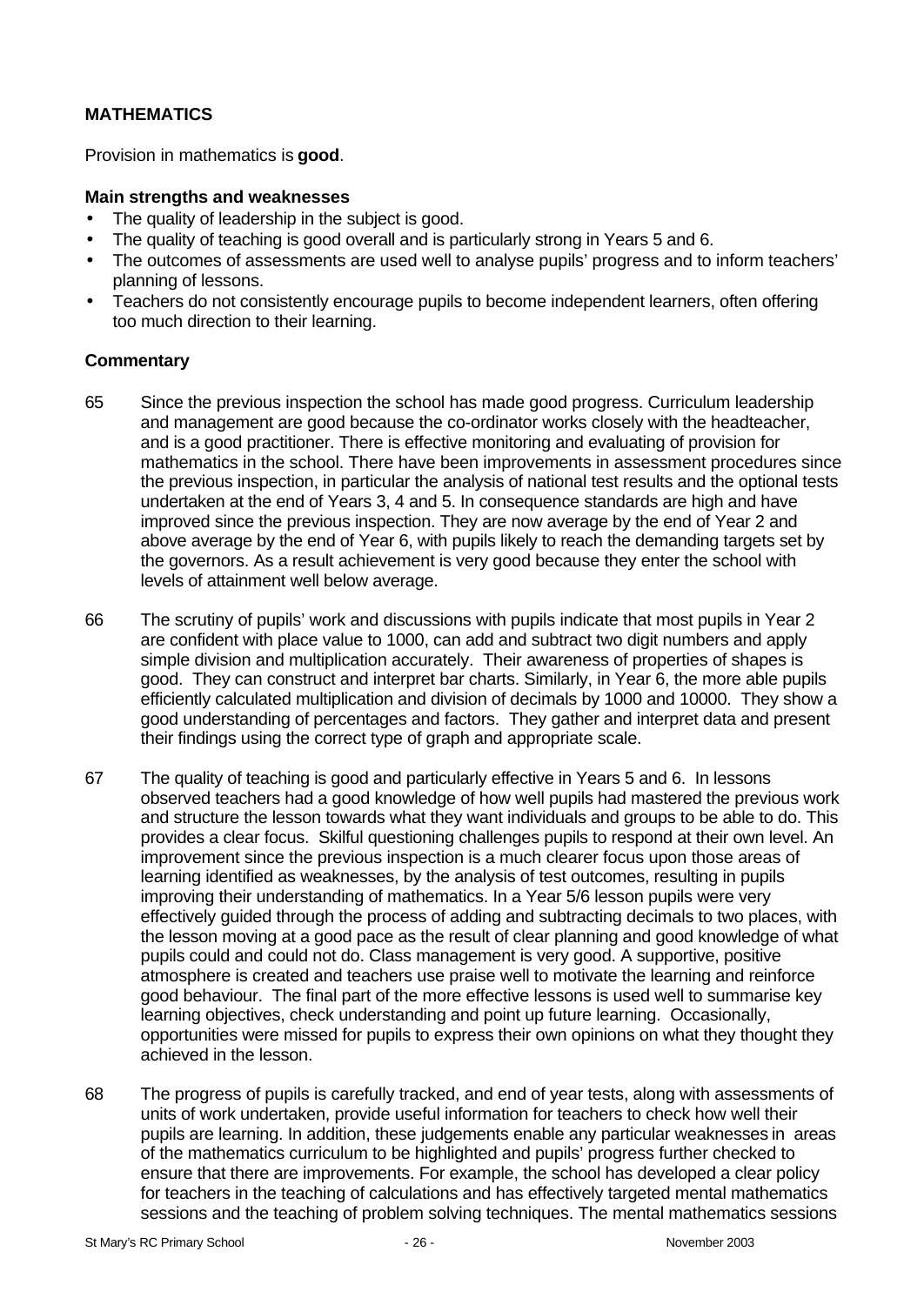are mainly effective, particularly when they include solving problems, as in Years 4 to 6. Shortcomings within some lessons are where the sessions do not have a sharp enough focus and questioning does not encourage pupils to explain their strategies for calculating.

69 Pupils have good attitudes to their work and behave well as the result of good class management techniques employed by teachers, supported well by learning assistants. Many pupils enter the school with very low levels of mathematical understanding and most lessons use a very structured approach to guide pupils through the areas of the curriculum to effectively improve their knowledge and understanding. Teachers effectively model how to undertake tasks. For example, in a Year 2 lesson constructing a pictogram, pupils were able to add their favourite food pictures on to a whiteboard, using the terms 'horizontal' and 'vertical axis' accurately. However, as a result of such direction, many pupils rely upon teachers and support assistants to reassure them about their responses to questions and are reluctant to offer their own opinions and to explain their strategies for successfully completing calculations and solving problems. There are few opportunities to develop independent learning. Information and communication technology is not used consistently as an aid to raising standards and supporting learning in mathematics.

## **Mathematics across the curriculum**

70 Although there are some good applications of mathematics in science and geography, for example, not enough opportunities are currently taken to practise and extend pupils' numeracy skills across the curriculum, despite the fact that pupils are competent in the subject.

# **SCIENCE**

Provision in science is **good**.

# **Main strengths and weaknesses**

- Pupils achieve very well from the low starting point.
- Standards have improved to the average at ages seven and 11.
- Teaching and learning are good; there are strengths in the teaching of knowledge that help pupils to understand very well.
- Pupils' views and their enthusiasm for work are very positive.
- Pupils are very reliant on teachers and develop a narrow range of skills for independent learning.
- There are few opportunities for pupils to develop the skills of writing their findings independently when they could do.

- 71 The curriculum has a strong focus on the understanding of scientific ideas and it demands that pupils explain them. This has led to much improved standards since the last inspection. At the point of transfer to secondary school pupils now perform very well in national tests in comparison to similar schools and to schools nationally. However, results this year will not be as high because of increased numbers of pupils with special educational needs. Science topics are covered well and consolidated in mixed aged classes. This pattern of organisation helps pupils to gain a deeper understanding of the subject by working with older pupils. There are relevant links with other curriculum areas*,* such as personal, social and health education which ensure that pupils have a good understanding of the use and misuse of drugs. Mathematical and speaking and listening skills are also promoted well in lessons and when pupils record their work.
- 72 The quality of teaching is good. Most lessons are sharply focused with a quality of teacher guidance that challenges all pupils and expects them to learn irrespective of any personal problems that sometimes impede their day-to-day lives. The quality of relationships and the care for each child forms a springboard for pupils to achieve. In the infant class, for example,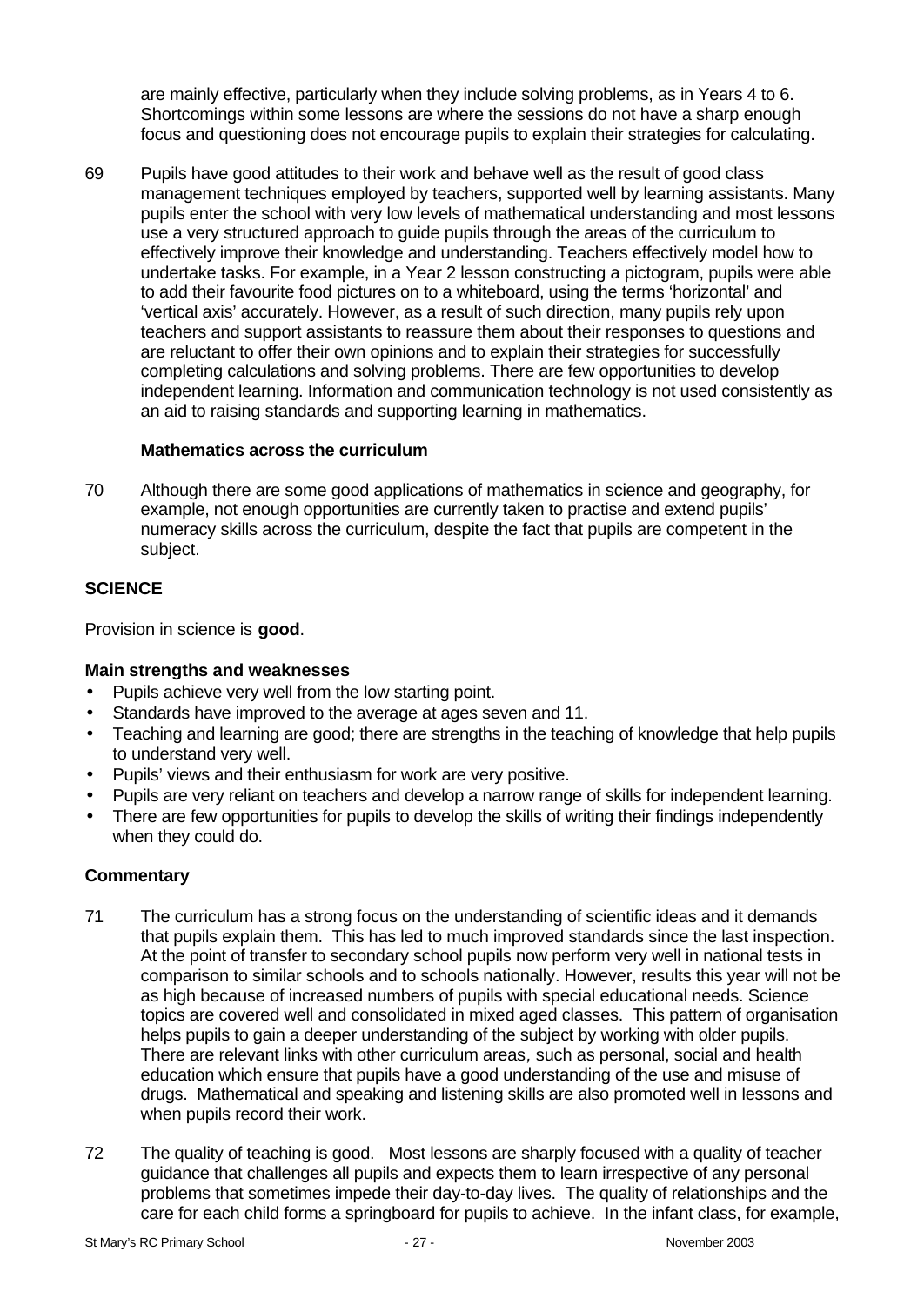children had to organise their thoughts to record an electrical circuit. The quality of discussion and the rigorous focus on "what happens" meant that pupils understood very well what happens when electrical connections are made correctly. Significantly, teaching plans took pupils straight to the heart of learning by planning very well for any literacy problems that pupils might encounter. By the time pupils transfer to secondary school, they are used to explaining scientific ideas because the teaching ensures that pupils understand as much as possible at the end of this stage of their education. For example, pupils can describe the connections between materials, how they are used in different situations and what might happen under different conditions. There are, however, few opportunities for them to investigate and write their findings for themselves and as a result, they look to teachers to direct their work much more than do most pupils of this age. Pupils want to learn and some of them could do even better than they do now. This is partly because, where lessons are just satisfactory in Years 3 and 4 and for some pupils in Year 5, pupils are not familiar with methods of investigation. They are not required to design a "fair test" and as a result, they find it difficult to work independently.

73 Leadership and management are sound. However, the checking of provision and standards is at a very early stage of introduction and does not include the observing of teaching. The major difficulties here are related to constraints of time and financial resources.

# **INFORMATION AND COMMUNICATION TECHNOLOGY**

Provision in information and communication technology is **satisfactory**.

#### **Main strengths and weaknesses**

- ß Most pupils make satisfactory progress in acquiring basic skills but more able and talented pupils are not achieving enough.
- ß Teachers are more confident in planning opportunities for pupils to use their information and communication skills in subjects like English and science but the opportunities are insufficiently developed in other subjects.
- ß Pupils throughout the school have had limited experience of the controlling and monitoring elements of information and communication technology.

- 74 Standards overall, by the end of both Years 2 and 6 are in line with those found in most schools. Satisfactory progress has been made since the previous inspection, where standards where found to be below average and progress unsatisfactory. However, there are few opportunities for pupils in Years 3 to 6 to learn how to use sensors, to monitor events or control devices and this means that some higher attaining pupils could achieve more. Whilst special educational needs pupils receive good support from other pupils in their class and benefit from being taught as members of a smaller group and thus make satisfactory progress.
- 75 The school's information and communication technology facilities are used well to teach and develop pupils' basic skills. For example, pupils in Year 1 were able to access a word program, to select their own label, choose the size and type of font and to successfully produce labels for use in their classroom. Pupils in Years 4 and 5 successfully used a graphics package to create geometric shapes. By the end of Year 6, the majority of pupils, with confidence and competence, use the internet as a research tool and are able to use a variety of programs creatively, to enhance the presentation of their work in a wide range of subjects. Some pupils have used a digital camera effectively to enhance their texts and the school has recently completed the basic structure of its own web page and plans to offer pupils the opportunity to contribute.
- 76 Teaching and learning are mainly satisfactory, an improvement since the previous inspection. Teachers now have a better knowledge and understanding of the subject. For example, in a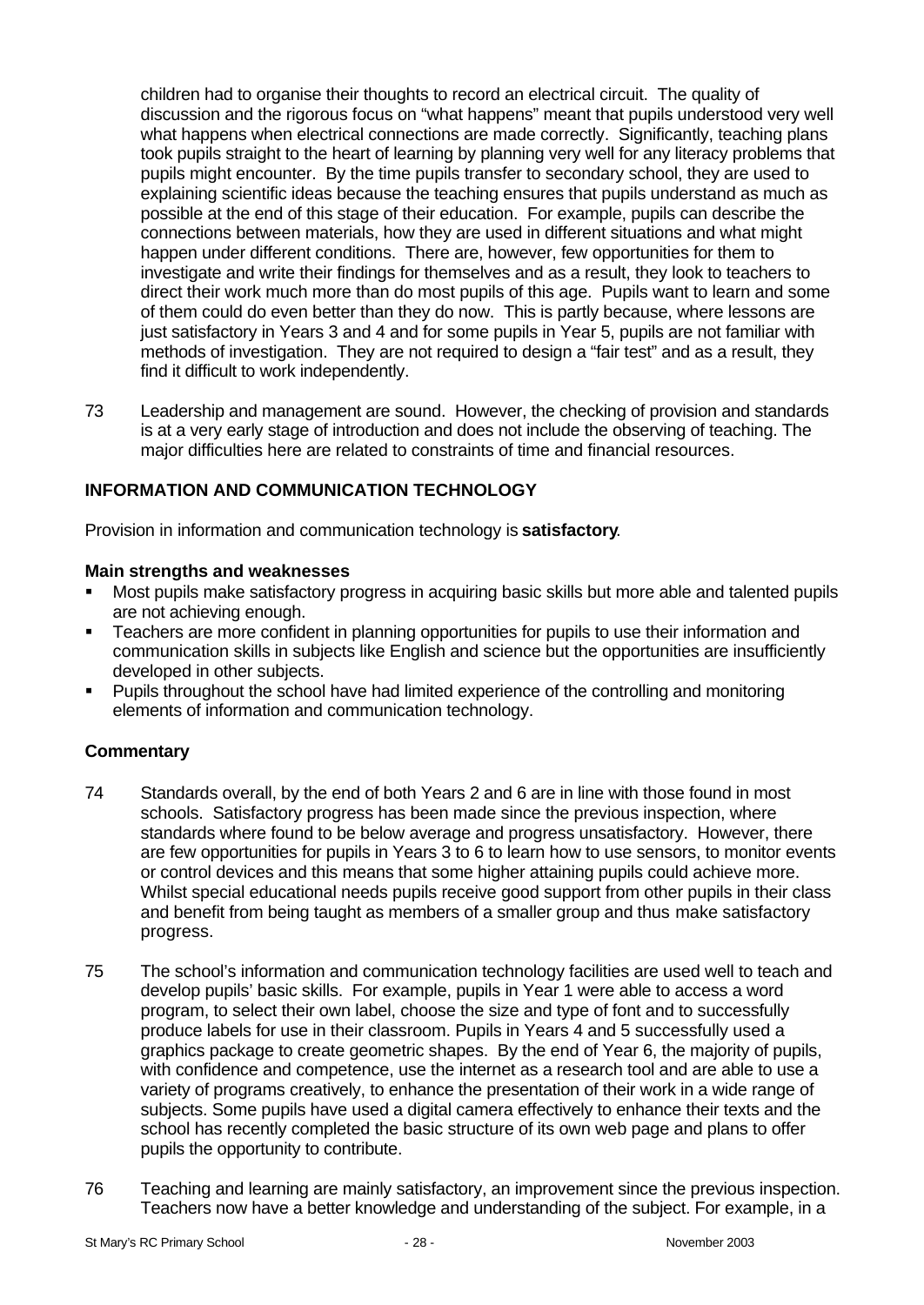Year 4/5 lesson to develop pupils' understanding of using a 'textease' program the teacher instructed the pupils in well-organised sequenced steps. She used precise technical language whilst expecting the pupils to respond accurately using the correct vocabulary. Throughout the lesson she carefully evaluated pupils' progress. Planning is appropriately related to national guidance and lessons are organised efficiently, with each class allocated time in the recently furnished computer suite. Teachers make good use of the available resources and support staff. A feature of the teaching is that pupils are encouraged to try things out and accept disappointments. So, they show good application and persevere with tasks. Pupils are well motivated and behaviour is good. Pupils' work is monitored in lessons; however, their knowledge and skills are not consistently assessed, although a framework for doing this has been recently adopted. The school has acquired an inter-active projector but a lack of training has prevented some teachers from exploring fully its use in improving teaching and learning across subjects.

77 The headteacher leads co-ordination of the subject and is skilled and knowledgeable, providing sound leadership. Teachers have benefited from basic training to improve their confidence and skills but some need more. The co-ordinator is aware of what needs to be done and a good action plan is in place, in particular to address the need to improve opportunities for pupils to improve their skills in the controlling and monitoring elements of information and communication technology.

#### **Information and communication technology across the curriculum**

78 The school is beginning to make use of programs to promote early reading, writing and mathematical skills, for example Year 1 pupils used computers to develop their reading and writing skills when constructing labels to use for display in their classroom. However, the use of information and communication technology across the curriculum is inconsistent and teachers' confidence varies. More use could be made of computers within other subjects and to enable pupils to develop independence in their learning.

#### **HUMANITIES**

In **geography** and **history**, only two lessons were observed. In addition, samples of pupils' work in books and on display were analysed and discussions were held with the coordinator and pupils.

- 79 From the sample of pupils' work seen there is every indication that standards are broadly average, in Years 2 and 6, and are similar to those seen at the previous inspection. Consequently pupils' achievement is satisfactory. In the one geography lesson observed the quality of teaching was good, with materials prepared well and work based on a good understanding of what pupils had done before. As a result pupils in Years 3 and 4 were able to accurately locate places on a map of the world and to relate their own experiences from holidays in this country and other countries of the world. Teachers' planning clearly indicates that appropriate areas of the curriculum are covered and taught to pupils at appropriate times.
- 80 In both subjects it is clear that a range of visits and visitors play an important part in making work interesting and relevant. In geography, for example, younger pupils have explored the environment close to school and have studied the geography of Bacup, successfully classifying how land is used for different purposes such as houses, fields and work places. Classroom displays illustrate a comparison of local geography with life in the Isle of Struay. In history, pupils have looked at local people's ways of life in the past, incorporating their studies with a visit to the cenotaph in the town. Older pupils, In Years 4 and 5 have studied how people's lives were different in Egyptian times, with pupils in Years 5 and 6 looking at life in Victorian times. A visit to Townley Hall enabled Year 3/4 pupils to dress in character and to experience life as it was lived, in the hall, in the Tudor period. From discussions with pupils in Year 6 many have a good understanding of the lives of 'Great People', for example Louis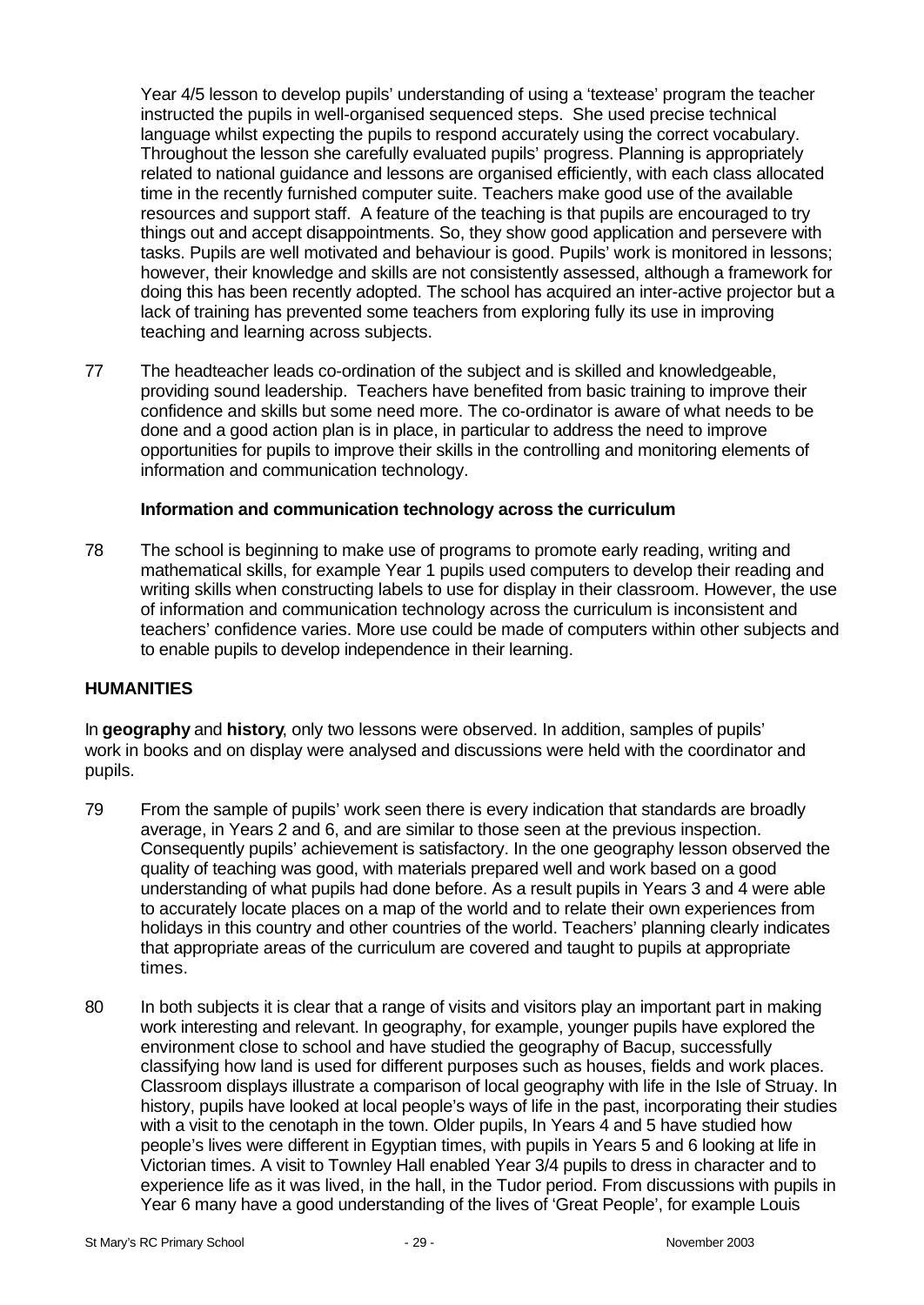Pasteur and Martin Luther King, offering their opinions about the issue they were involved in and their impact upon other people.

81 Subject co-ordinators check the teachers' planning for the subjects but have not had the opportunity to observe lessons. The assessment of pupils' progress is not consistent amongst teachers. In consequence it has not been possible for the co-ordinators to monitor the quality of teaching and provision effectively. Resources for the subjects, whilst adequate, could be of better quality.

## **CREATIVE, AESTHETIC, PRACTICAL AND PHYSICAL SUBJECTS**

No lessons in music were seen and only one in art and design and therefore, no judgement on teaching or provision can be made for these subjects. However, some pupils' work was seen and teachers' planning was scrutinised. Three lessons in design and technology were observed.

- 82 **In art and design,** the good quality of work seen on display indicates good achievement in drawing with pupils in Year 6 reaching high standards in the detail of line and tone evident in their observational drawing. The good quality of this work demonstrates clearly the impact of the focus on using the work of artists, such as Escher, to enable pupils to expand their knowledge and refine their use of pencil marks.
- 83 The subject has been aptly managed and is supported by "theme weeks" planned into the curriculum. Pupils benefit from the expertise brought into the classrooms by visiting artists and from very relevant use of illustrations of the work of artists to extend pupils' ideas about the world. For example in Years 3 and 4, these pictures contribute a great deal to the spiritual development of pupils. They see how an artist interprets and represents people in his family in powerful images.

#### **Design and technology**

Provision in design and technology is **satisfactory**.

#### **Main strengths and weaknesses**

- Very good achievement in Years 1 and 2.
- Overall, the quality of teaching and learning is good.

- 84 By the end of Year 2, pupils work is broadly typical of that seen of pupils the same age. Pupils' models, designs and skills of co-operation in their work show that pupils achieve very well in Years 1 and 2 and reach standards in designing patterns which are often much better than usually seen. This is an improvement since the last inspection, because new leadership and management have ensured that the curriculum is more effectively planned. As a result, pupils are now beginning to build more on their skills as they move from year-toyear. The impact of these improvements has led to pupils in Years 4 and 5 producing work of a broadly average standard. Pupils have steadily developing knowledge of how components can be included to organise a cam mechanism so that a rotary motion will change into a linear one. There is insufficient evidence to judge standards and achievement at the age of 11.
- 85 Overall, the quality of teaching and learning is good. Two of the three lessons observed were good, in Year 2 and Years 4 and 5. The main strengths were:
	- very good planning and organisation enable all pupils to be fully engaged and productive;
	- the level of challenge is realistic and most pupils develop their ideas well;
	- management and control are effective and this fosters hard work and good relationships.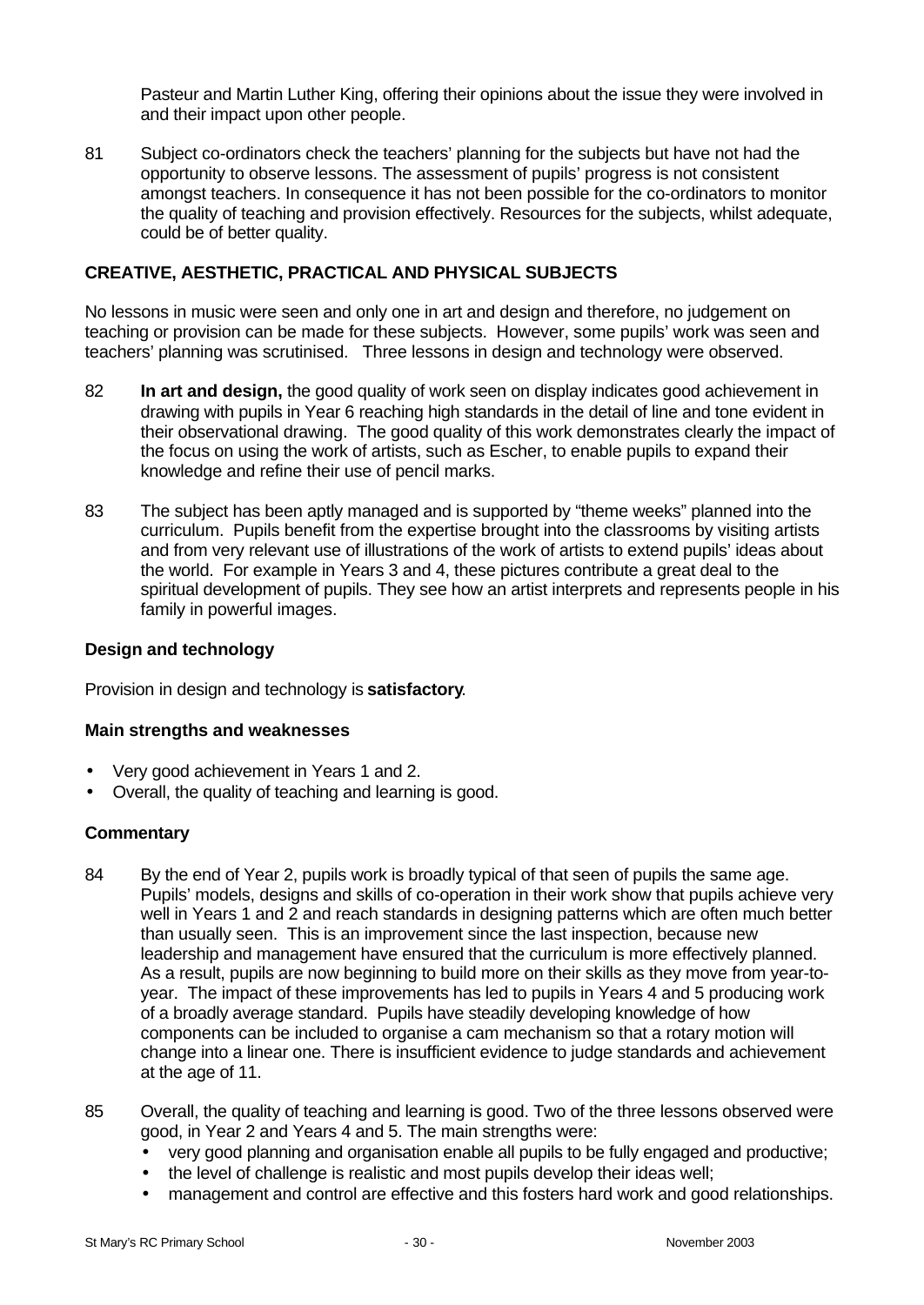It is too early to judge the quality of leadership and management because the coordinator has been in post for such a short period. Nevertheless, the coordinator is enthusiastic and sets a good example for colleagues. The curriculum is sound.

- 86 In **music**, resources for learning are minimal. A new programme to support the curriculum is in place that ensures that the breadth and skills of the curriculum build from earlier lessons. Teachers are pleased with the pleasure this brings to pupils and staff alike. The quality of singing of the choir is sweet, demonstrates a growing sense of rhythm and provides these junior pupils with the opportunity to practise and perform in front of the whole school during assemblies. Pupils in year 6 talk of their past experience of music-making with pleasure but with a lower level of knowledge about the subject than most pupils the same age. They could name no composers other than one or two in the contemporary "pop" culture.
- 87 In **physical education** only a small portion of the overall range of the subject was observed. Consequently, it is not possible to make secure judgements relating to provision, standards and achievement. Four lessons were observed and the overall quality of teaching and learning is good.
- 88 Two of the lessons were very good; one had a mixture of Years 4, 5 and 6 and the other had Years 5 and 6. In the dance lesson, the strengths were:
	- high expectations and good management that led to the good learning of new steps and a total lack of any inhibitions, particularly amongst the boys;
	- the very good relationships and the high level of teacher enthusiasm. Pupils' responded by concentrating hard and by putting all of their effort into the dances;
	- the introduction of evaluation by pupils led to good, sensible and mature comments. In the gymnastics/yoga lesson the teacher showed very good knowledge and understanding of the subject. The level of challenge was high and she provides a good exemplar for the pupils. Other very strong facets include:
	- an excellent warm-up that ensures the thorough preparation of all joints and muscles;
	- very good management that is achieved with quiet authority and sensitivity to pupils having difficulties;
	- the very good links between calmness, control and challenging the body. These led to:
		- good concentration for long periods;
		- good control over muscles and breathing;
		- the production of good, strong balances and stretches that extend pupils' limits.

# **PERSONAL, SOCIAL AND HEALTH EDUCATION AND CITIZENSHIP**

Provision in personal, social and health education and citizenship is **good**.

#### **Main strengths and weaknesses**

- The school effectively promotes pupils' personal development and prepares them well for the next stage of their education.
- The school has well-planned provision for health, drug awareness and road safety and these issues are supported by visiting professionals.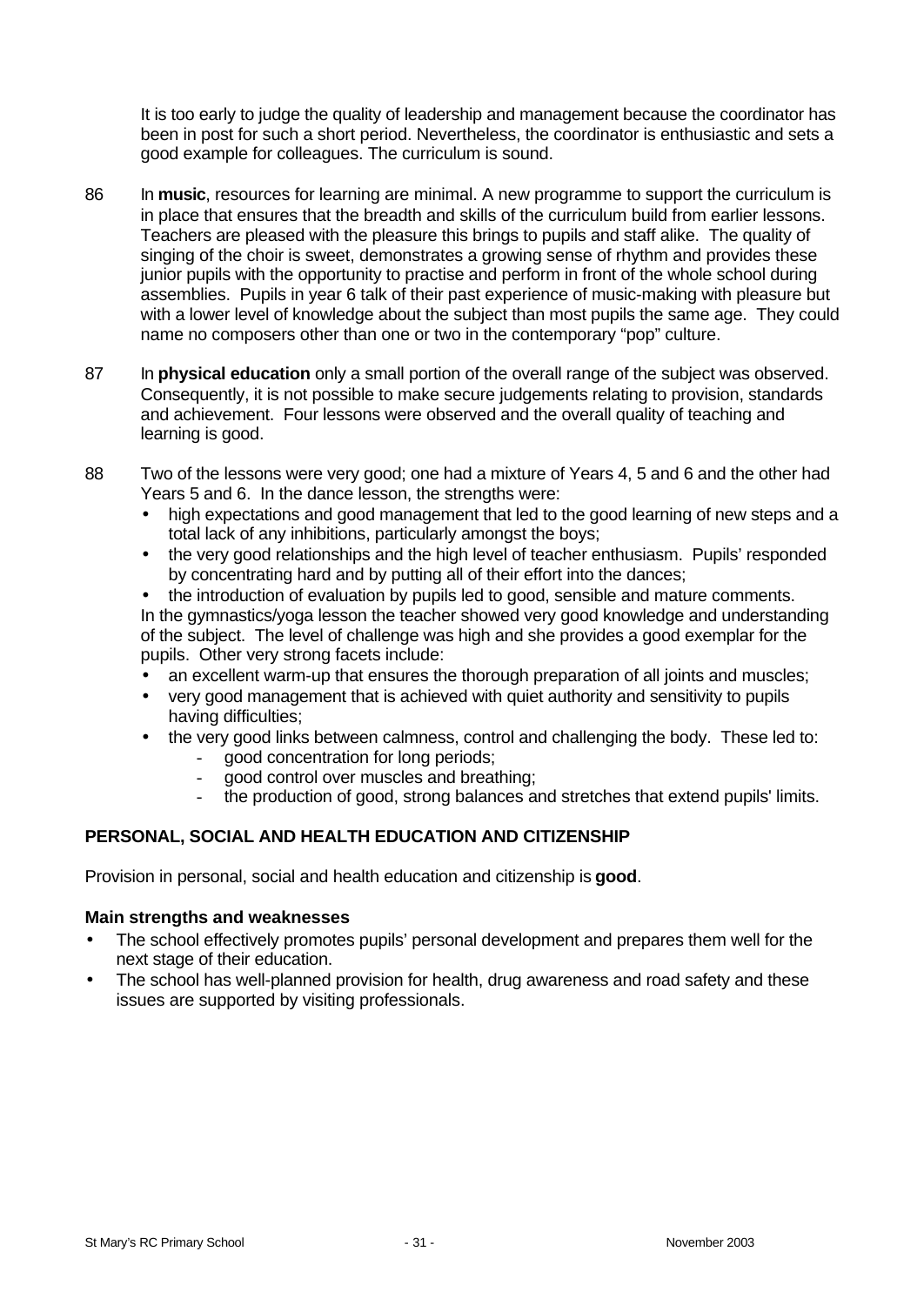- 89 The school sees the development of pupils' self-esteem as a central part of its work. Much that is done in the school promotes this work, from the emphasis on improving basic academic skills to taking pupils on visits to places they have never seen before. Pupils looked after by the local authority have become a successful and particular focus for the local group of schools' emotional health and well-being coordinator. Again, the school is trying to ensure that all pupils receive equal opportunities and that there are minimal barriers to learning.
- 90 The school participates in the local authority's scheme to make pupils aware of the dangers of drug abuse. There is a regular visit by the 'Life caravan' which provides lots of information in a variety of ways. Sex education is dealt with informally, as matters arise, and the school is supported by the nurse. The headteacher and governors are aware that this area needs greater planning and further policy-making.
- 91 Citizenship is fostered by productive links with a range of local professionals and groups. For example:-
	- the police and fire brigade provide helpful insights into safety in the home and outside;
	- anti-racism is promoted through 'Give racism the red card' and Burnley Football Club supports this and coaching the school;
	- civic pride is fostered through the 'Bacup wall of history' that has a couple of plaques hanging that were made in the school.
- 92 Health education plays a large part in the work of several curriculum areas. For instance:
	- work in physical education includes yoga and advice into the benefits of exercise;
	- in science the human body is a central theme;
	- the healthy school initiative has led to:
		- − healthy snacks at breaktime;
		- − a supply of mineral water in school;
		- − the breakfast club run by two nursery nurses.